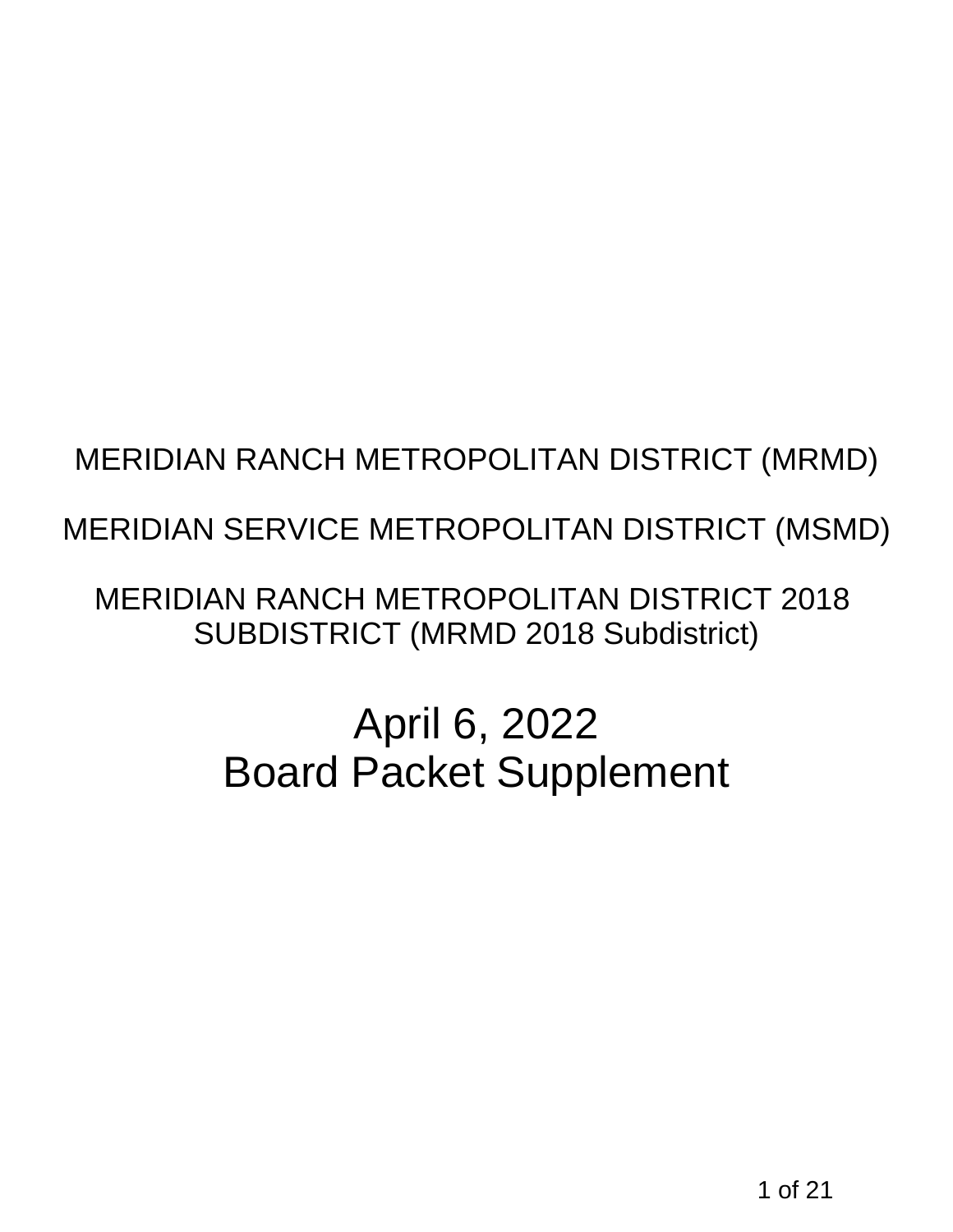# **MERIDIAN SERVICE METROPOLITAN DISTRICT CASH POSITION SUMMARY For the Period Ended February 28, 2022 Adjusted as of March 28, 2022**

|                                                                                                                                                                                                                                                                                                                                      | <b>CHECKING</b><br><b>Wells Fargo</b>                                                                      |
|--------------------------------------------------------------------------------------------------------------------------------------------------------------------------------------------------------------------------------------------------------------------------------------------------------------------------------------|------------------------------------------------------------------------------------------------------------|
| <b>Account Activity Item Description</b>                                                                                                                                                                                                                                                                                             |                                                                                                            |
| Cash balance at end of period                                                                                                                                                                                                                                                                                                        | \$<br>2,408,790                                                                                            |
| <b>March activity:</b>                                                                                                                                                                                                                                                                                                               |                                                                                                            |
| Utility billing from residents<br><b>Recreation Center Program Fees</b><br>Tap fees and meter fees (In)<br>Tap fees transferred to MRMD (Out)<br>El Paso County Collection of Deliquent Accounts<br>AT&T, Falcon Freedom Days and reimbursements<br>Payroll<br><b>Reserve Transfers</b><br><b>Sterling Ranch Sewer Lease Payment</b> | 443,744<br>12,635<br>1,119,935<br>(1,030,000)<br>1,307<br>19,964<br>(153, 129)<br>(1, 279, 590)<br>110,000 |
| March checks and payments<br>Operations incl. interim checks<br>Interest, fees and returned checks<br>Sub-total                                                                                                                                                                                                                      | (378, 451)<br>(2, 851)<br>$\overline{1,}272,354$                                                           |
| April 6th payment Estimate                                                                                                                                                                                                                                                                                                           | (180,000)                                                                                                  |
| <b>Adjusted balance</b>                                                                                                                                                                                                                                                                                                              | \$<br>1,092,354                                                                                            |
| Less restricted funds as of March 31, 2022:<br><b>Conservation Trust Funds</b><br>5% Reserve Fund<br>Sewer Reserve Fund<br><b>Capital Project Funds</b><br><b>Rate Stabilization Fund</b><br><b>Capital TDS</b>                                                                                                                      | 38,204<br>(18,920)<br>(91, 222)<br>16,553<br>(4, 159)                                                      |
| <b>Adjusted Unrestricted Balance</b>                                                                                                                                                                                                                                                                                                 | \$<br>1,032,811                                                                                            |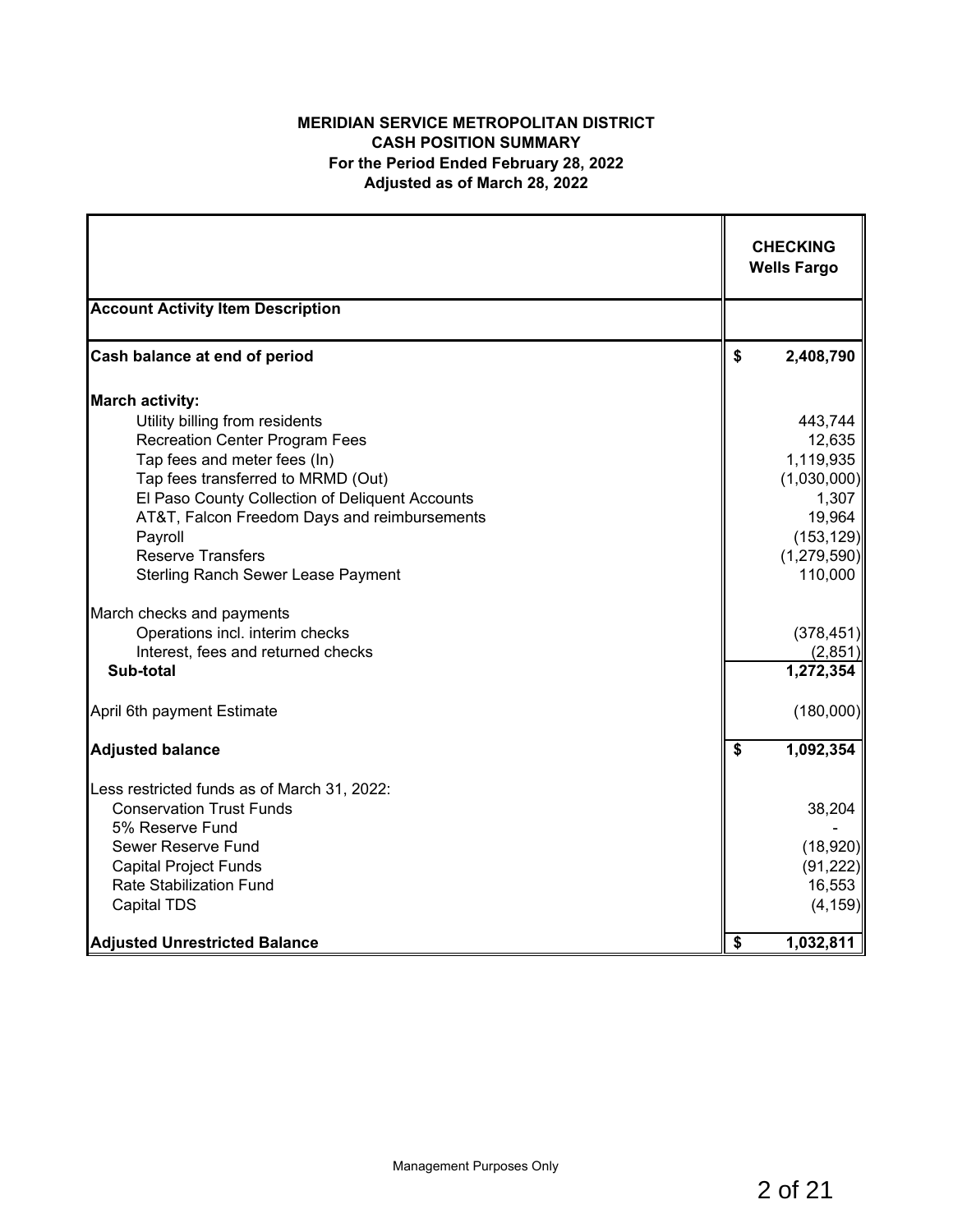#### **MERIDIAN SERVICE METROPOLITAN DISTRICT CASH POSITION RECONCILED TO GENERAL LEDGER For the Period Ended February 28, 2022 Adjusted as of March 28, 2022 CASH POSITION SUMMARY**

|                                                 |                                |                          |                                    |                          | <b>INVESTMENTS</b>            |                                        |                                              |                                           |                                     |
|-------------------------------------------------|--------------------------------|--------------------------|------------------------------------|--------------------------|-------------------------------|----------------------------------------|----------------------------------------------|-------------------------------------------|-------------------------------------|
|                                                 |                                |                          |                                    |                          | <b>ColoTrust Plus/Edge</b>    |                                        |                                              |                                           |                                     |
|                                                 | Checking<br><b>Wells Fargo</b> | <b>Petty Cash</b>        | Conservation<br><b>Trust Funds</b> | 5% Reserve               | <b>Sewer</b><br>Reserve (\$2) | <b>Capital Project</b><br><b>Funds</b> | Rate<br><b>Stabilization</b><br><b>Funds</b> | <b>Bank of San</b><br>Juan<br>Loan 'Funds | <b>TOTAL ALL</b><br><b>ACCOUNTS</b> |
| <b>Account Activity Item Description</b>        |                                |                          |                                    |                          |                               |                                        |                                              |                                           |                                     |
| Cash balance at end of period                   | 2,408,790                      | 384                      | 38,103                             | 2,094,029                | 404,103                       | 5,663,449                              | 649.826                                      | 476,633                                   | 11,735,317                          |
| <b>March activity:</b>                          |                                |                          |                                    |                          |                               |                                        |                                              |                                           |                                     |
| Utility billing from residents                  | 443,744                        |                          |                                    | $\overline{\phantom{a}}$ |                               |                                        | $\overline{\phantom{0}}$                     |                                           | 443,744                             |
| Recreation Center Program Fees                  | 12,635                         |                          |                                    |                          |                               |                                        |                                              |                                           | 12,635                              |
| Tap fees and meter fees (In)                    | 1,119,935                      |                          |                                    |                          |                               |                                        |                                              | $\overline{\phantom{a}}$                  | 1,119,935                           |
| Tap fees transferred to MRMD (Out)              | (1,030,000)                    |                          |                                    |                          |                               |                                        |                                              | $\overline{\phantom{a}}$                  | (1,030,000)                         |
| El Paso County Collection of Deliquent Accounts | 1,307                          |                          |                                    |                          |                               |                                        |                                              |                                           | 1,307                               |
| Transfer from Meridian Ranch - CTF              |                                |                          | 15,321                             |                          |                               |                                        |                                              |                                           | 15,321                              |
| AT&T, Falcon Freedom Days and reimbursements    | 19,964                         |                          |                                    |                          |                               |                                        |                                              | $\overline{\phantom{a}}$                  | 19,964                              |
| Payroll                                         | (153, 129)                     |                          |                                    |                          |                               |                                        |                                              |                                           | (153, 129)                          |
| <b>Reserve Transfers</b>                        | (1, 279, 590)                  |                          |                                    | 50,015                   |                               | 1,229,575                              |                                              |                                           |                                     |
| Sterling Ranch Sewer Lease Payment              | 110,000                        |                          |                                    |                          |                               |                                        |                                              |                                           | 110,000                             |
| March checks and payments                       |                                |                          |                                    |                          |                               |                                        |                                              |                                           |                                     |
| Operations incl. interim checks                 | (378, 451)                     |                          |                                    | $\overline{\phantom{a}}$ |                               | $\overline{\phantom{a}}$               | $\overline{\phantom{a}}$                     |                                           | (378, 451)                          |
| Interest, fees and returned checks              | (2,851)                        |                          |                                    |                          |                               |                                        |                                              |                                           | (2,851)                             |
| Sub-total                                       | 1,272,354                      | 384                      | 53,424                             | 2,144,044                | 404,103                       | 6,893,024                              | 649,826                                      | 476,633                                   | 11,893,793                          |
| April 6th payment Estimate                      | (180,000)                      |                          |                                    |                          |                               |                                        |                                              |                                           | (180,000)                           |
| <b>Adjusted balance</b>                         | 1,092,354                      | 384                      | 53,424                             | 2,144,044                | 404,103                       | 6,893,024                              | 649,826                                      | 476,633                                   | 11,713,793                          |
| Less restricted funds as of March 31, 2022:     |                                |                          |                                    |                          |                               |                                        |                                              |                                           |                                     |
| Petty Cash                                      |                                | (384)                    |                                    |                          |                               |                                        |                                              |                                           | (384)                               |
| <b>Conservation Trust Funds</b>                 | 38,204                         | $\overline{\phantom{a}}$ | (53, 424)                          |                          |                               |                                        |                                              | $\overline{\phantom{a}}$                  | (15, 220)                           |
| 5% Reserve Fund                                 |                                | $\overline{\phantom{a}}$ |                                    | (2, 144, 044)            |                               |                                        |                                              | $\overline{\phantom{a}}$                  | (2, 144, 044)                       |
| Sewer Reserve Fund                              | (18,920)                       |                          |                                    |                          | (404, 103)                    |                                        |                                              | $\overline{\phantom{a}}$                  | (423, 023)                          |
| <b>Capital Project Funds</b>                    | (91, 222)                      |                          |                                    |                          |                               | (6,893,024)                            |                                              |                                           | (6,984,246)                         |
| Rate Stabilization Fund                         | 16,553                         |                          |                                    |                          | $\overline{\phantom{a}}$      |                                        | (649, 826)                                   |                                           | (633, 273)                          |
| Capital TDS                                     | (4, 159)                       |                          |                                    |                          |                               |                                        |                                              | (476, 633)                                | (480, 792)                          |
| <b>Unrestricted cash balance</b>                | $1,032,811$ \$<br>\$           |                          | \$<br>$\blacksquare$               | \$<br>$\blacksquare$     | $\sqrt{5}$<br>$\blacksquare$  | \$<br>$\blacksquare$                   | $\sqrt{2}$<br>$\blacksquare$                 | \$<br>$\blacksquare$                      | 1,032,811<br>\$                     |

Note: Additional investment accounts can be used for extraordinary expenditures.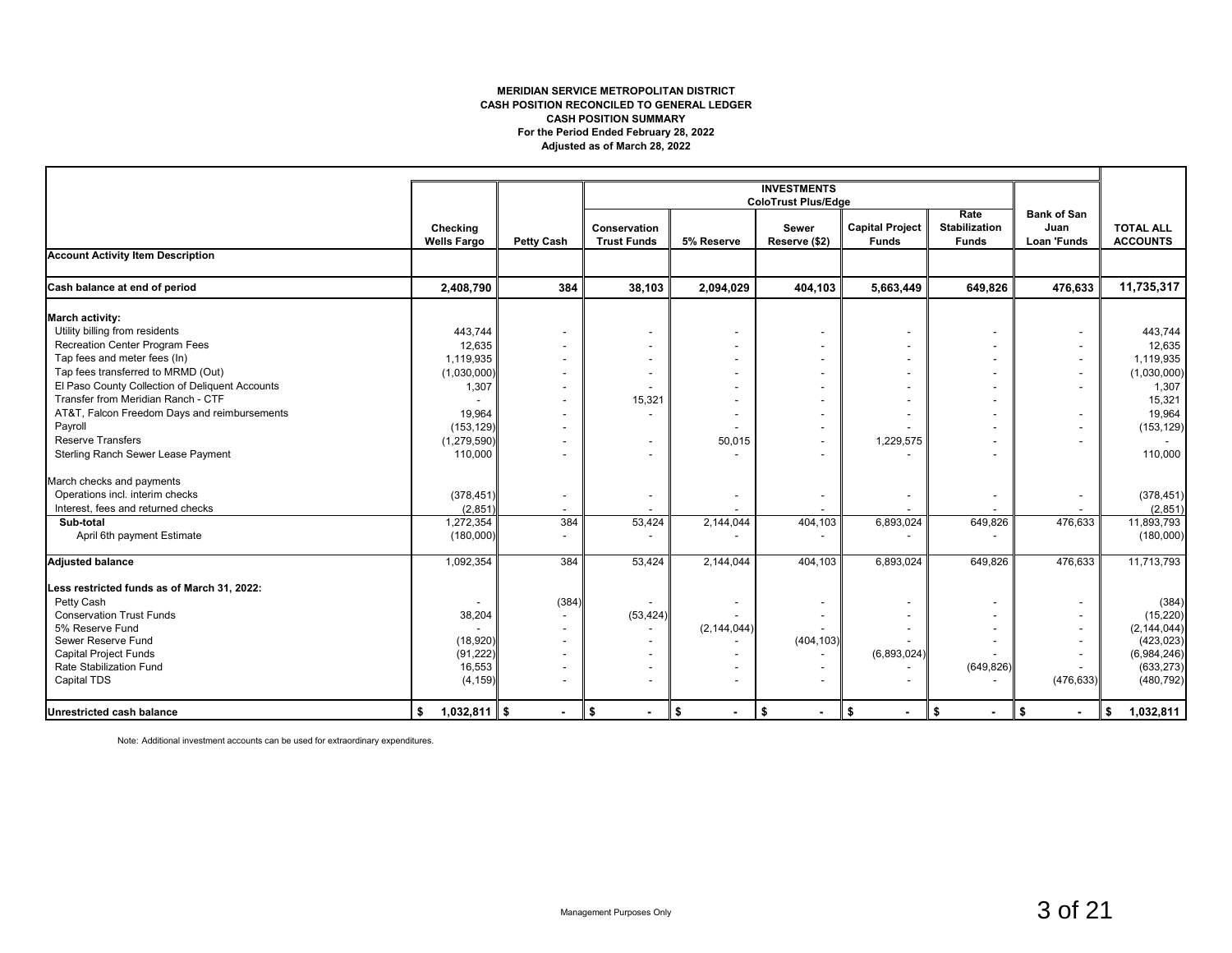#### **Meridian Service Metropolitan District Statement of Revenues, Expenses and Change in Fund Balance Budget vs. Actual - Accrual Basis SUMMARY OF ALL FUNDS For the One Month and Two Months Ended February 28, 2022**

|                                                              | Month of  |                   | Adopted 2022   | Variance Over<br>(Under) | % of Budget   |
|--------------------------------------------------------------|-----------|-------------------|----------------|--------------------------|---------------|
|                                                              | Feb 2022  | <b>YTD Actual</b> | <b>Budget</b>  | Budget                   | $(16.7%$ YTD) |
| <b>REVENUES</b>                                              |           |                   |                |                          |               |
| General Revenue - Fund 10                                    | \$1,553   | \$3,106           | \$368,634      | ( \$365, 528)            | 0.8%          |
| Parks/Grounds Revenue - Fund 15                              | 103,735   | 206,978           | 1,271,805      | (1,064,827)              | 16.3%         |
| Rec Center Revenue - Fund 16                                 | 174,952   | 352,753           | 2,206,548      | (1,853,795)              | 16.0%         |
| Water Revenue - Fund 40                                      | 248,491   | 466,576           | 3,318,835      | (2,852,259)              | 14.1%         |
| Sewer Revenue - Fund 50                                      | 262,175   | 408,803           | 3,281,460      | (2,872,657)              | 12.5%         |
| <b>Clean Water Surcharge</b>                                 | 32,125    | 64,405            | 425,760        | (361, 355)               | 15.1%         |
| <b>Billing Fees</b>                                          | 11,490    | 23,855            | 64,000         | (40, 145)                | 37.3%         |
| <b>Grant Revenue</b>                                         |           |                   | 55,000         | (55,000)                 |               |
| <b>Development Inspection Fees</b><br><b>Interest Income</b> | 56,625    | 56,625            | $\overline{a}$ | 56,625<br>22,648         |               |
|                                                              | 21,256    | 22,648            |                |                          |               |
| <b>Miscellaneous Income</b>                                  |           |                   | 150            | (150)                    |               |
| <b>TOTAL REVENUES</b>                                        | 912,401   | 1,605,749         | 10,992,192     | (9,386,443)              | 14.6%         |
| <b>EXPENSES</b>                                              |           |                   |                |                          |               |
| <b>Fund &amp; General Expenses</b>                           |           |                   |                |                          |               |
| <b>General &amp; Admin. Expense</b>                          | 38,660    | 83,032            | 817,989        | (734, 957)               | 10.2%         |
| <b>Personnel Expenses</b>                                    | 160,461   | 284,767           | 2,542,460      | (2, 257, 693)            | 11.2%         |
| Parks/Grounds Expense - Fund 15                              | 27,241    | 42,718            | 575,000        | (532, 282)               | 7.4%          |
| <b>MRRC Expense - Fund 16</b>                                | 22,935    | 62,014            | 508,720        | (446, 706)               | 12.2%         |
| Water Expense - Fund 40                                      | 36,507    | 58,456            | 1,139,500      | (1,081,044)              | 5.1%          |
| Sewer Expense - Fund 50                                      | 21,617    | 69,994            | 843,800        | (773, 806)               | 8.3%          |
| <b>General Operating Expenses</b>                            | 83,081    | 160,078           | 1,133,520      | (973, 442)               | 14.1%         |
| <b>TOTAL Fund &amp; General Expenses</b>                     | 390,501   | 761,059           | 7,560,989      | (6,799,930)              | 10.1%         |
| <b>Capital Expenses</b>                                      |           |                   |                |                          |               |
| <b>Capital Expense - Other</b>                               | 8,093     | 12,210            | 60,000         | (47, 790)                | 20.3%         |
| Capital Expense P&G Fund 15                                  |           |                   | 300,000        | (300,000)                |               |
| <b>Capital Expense MRRC Fund 16</b>                          | 74,590    | 92,596            | 268,000        | (175, 404)               | 34.6%         |
| Capital Expense Water Fund 40                                | 59,039    | 84,840            | 6,280,000      | (6, 195, 160)            | 1.4%          |
| <b>Capital Expense Sewer Fund 50</b>                         |           |                   | 150,000        | (150,000)                |               |
| Capital Outlay - Vehicle                                     |           |                   | 85,000         | (85,000)                 |               |
| <b>Capital Interest Expense</b>                              |           | 351,620           | (703,240)      | 1,054,860                |               |
| <b>TOTAL Capital Expenses</b>                                | 141,721   | 541,266           | 6,439,760      | (5,898,494)              | 8.4%          |
| <b>TOTAL EXPENSES</b>                                        | 532,223   | 1,302,325         | 14,000,749     | (12,698,424)             | 9.3%          |
| <b>EXCESS REVENUES OVER (UNDER) EXPENSES</b>                 | 380,179   | 303,425           | (3,008,557)    | 3,311,982                |               |
| <b>Other Financing Sources (Uses)</b>                        |           |                   |                |                          |               |
| <b>Tap Fees Received</b>                                     | 1,075,000 | 1,484,000         | 4,750,000      | (3,266,000)              | 31.2%         |
| <b>Tap Fees Transferred to MRMD</b>                          | (891,000) | (1, 264, 000)     | (4,750,000)    | 3,486,000                | 26.6%         |
| Transfer from (to) Other Funds                               | (22, 963) | (45, 920)         | (278,000)      | 232,080                  | 16.5%         |
| <b>Emergency Reserve (5%)</b>                                | 16,665    | 33,350            | 200,000        | (166, 650)               | 16.7%         |
| Emergency Reserve (\$2) - Sewer                              | 6,298     | 12,570            | 78,000         | (65, 430)                | 16.1%         |
| <b>TOTAL Other Financing Sources (Uses)</b>                  | 184,000   | 220,000           |                | 220,000                  |               |
| NET CHANGE IN FUND BALANCE                                   | \$564,179 | \$523,425         | (\$3,008,557)  | \$3,531,982              |               |
|                                                              |           |                   |                |                          |               |
| <b>BEGINNING FUND BALANCE**</b>                              |           | 12,667,064        |                |                          |               |
| <b>ENDING FUND BALANCE</b>                                   |           | \$13,190,489      |                |                          |               |
| <b>Operating Fund Balance</b>                                |           | 3,271,940         |                |                          |               |
| <b>Capital Project Fund Balance</b>                          |           | 6,736,384         |                |                          |               |
| <b>Emergency Reserve Fund Balance 5%</b>                     |           | 2,130,489         |                |                          |               |
| Sewer Reserve Fund Balance \$2                               |           | 416,676           |                |                          |               |
| <b>Rate Stabilization Fund Balance</b>                       |           | 635,000           |                |                          |               |
| <b>Total Fund Balance</b>                                    |           | \$13,190,489      |                |                          |               |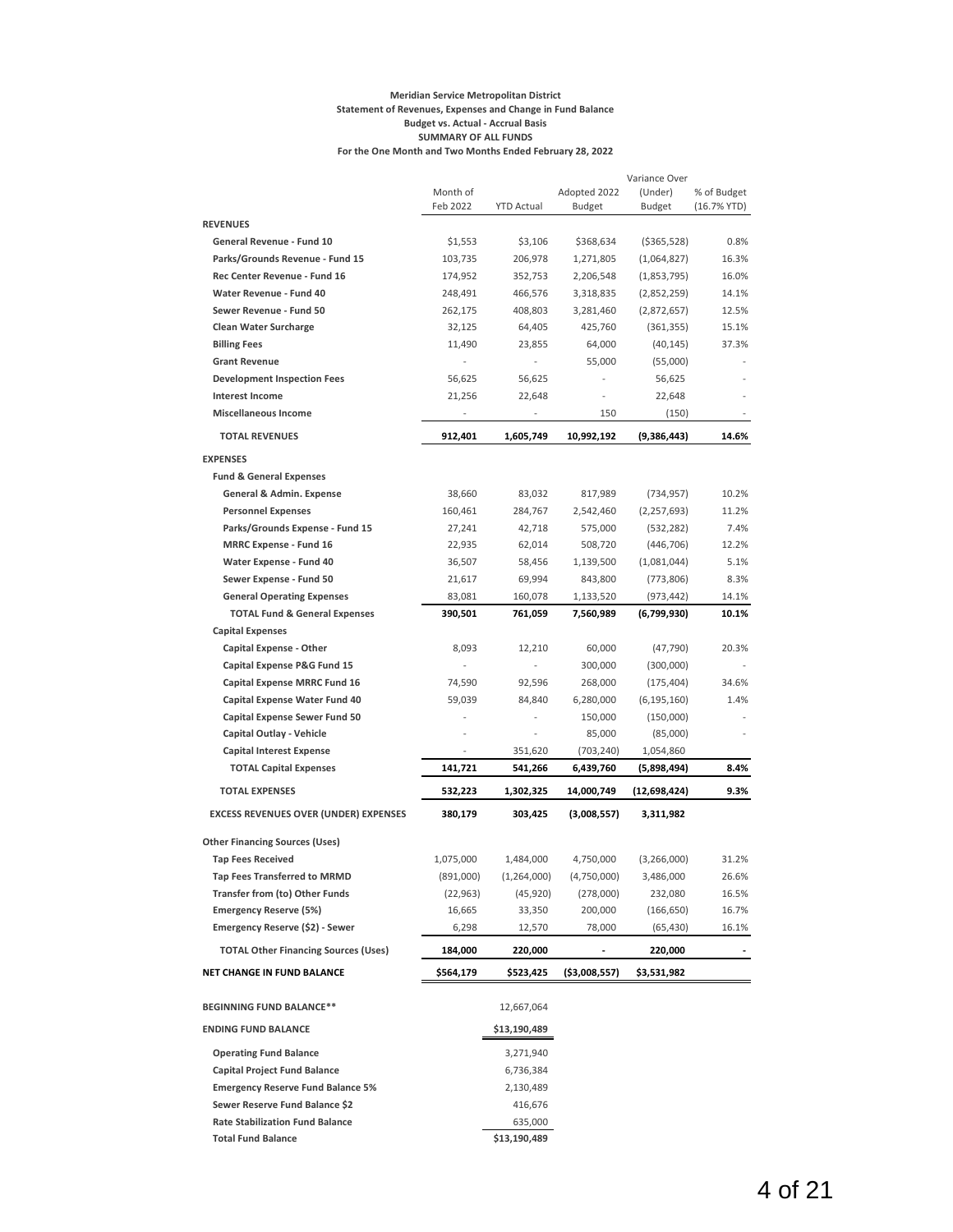## **Meridian Service Metropolitan District Statement of Revenues, Expenses and Change in Fund Balance Budget vs. Actual - Accrual Basis General Fund**

| For the One Month and Two Months Ended February 28, 2022 |  |
|----------------------------------------------------------|--|
|                                                          |  |

|                                                       |                                 |                                 |                                   | Variance                 |                              |
|-------------------------------------------------------|---------------------------------|---------------------------------|-----------------------------------|--------------------------|------------------------------|
|                                                       |                                 |                                 |                                   | Over                     |                              |
|                                                       | Month of<br>Feb 2022            |                                 | Adopted<br>YTD Actual 2022 Budget | (Under)<br><b>Budget</b> | % of Budget<br>$(16.7%$ YTD) |
|                                                       |                                 |                                 |                                   |                          |                              |
| <b>REVENUES</b><br><b>IGA - Meridian Ranch</b>        | $\overline{\phantom{a}}$        |                                 |                                   |                          |                              |
|                                                       |                                 | $\overline{\phantom{a}}$        | \$350,000                         | ( \$350,000)             |                              |
| <b>AT&amp;T Lease</b>                                 | 1,553                           | 3,106                           | 18,634                            | (15, 528)                | 16.7%                        |
| <b>Interest Income</b><br><b>Miscellaneous Income</b> | 365<br>$\overline{\phantom{a}}$ | 733<br>$\overline{\phantom{a}}$ | 150                               | 733                      |                              |
|                                                       |                                 |                                 |                                   | (150)                    |                              |
| <b>TOTAL REVENUES</b>                                 | 1,918                           | 3,839                           | 368,784                           | (364, 945)               | 1.0%                         |
| <b>EXPENSES</b>                                       |                                 |                                 |                                   |                          |                              |
| <b>Accounting</b>                                     |                                 |                                 | 1,000                             | (1,000)                  |                              |
| Audit                                                 |                                 |                                 | 20,000                            | (20,000)                 |                              |
| <b>Payroll &amp; HR Services</b>                      | 5,103                           | 8,579                           | 54,000                            | (45, 421)                | 15.9%                        |
| <b>Election Expense</b>                               | 1,160                           | 1,420                           | 6,000                             | (4,580)                  | 23.7%                        |
| <b>Engineering/Consulting</b>                         | 129                             | 259                             | 2,000                             | (1,741)                  | 13.0%                        |
| Legal                                                 | 1,974                           | 5,891                           | 80,000                            | (74, 109)                | 7.4%                         |
| <b>Personnel Expenses</b>                             | 2,002                           | 3,197                           | 30,357                            | (27, 160)                | 10.5%                        |
| <b>Copier - Contract Expenses</b>                     | $\overline{\phantom{a}}$        | $\frac{1}{2}$                   | 5,000                             | (5,000)                  |                              |
| IT/Computer/Software                                  | $\overline{\phantom{0}}$        | $\overline{\phantom{a}}$        | 14,200                            | (14,200)                 |                              |
| <b>Rent - Shared</b>                                  | 3,663                           | 7,325                           | 47,080                            | (39, 755)                | 15.6%                        |
| <b>Telephone &amp; Internet</b>                       | 828                             | 1,790                           | 7,500                             | (5,710)                  | 23.9%                        |
| <b>Utilities</b>                                      | 299                             | 666                             | 4,000                             | (3, 334)                 | 16.7%                        |
| <b>Repairs &amp; Maint - Office</b>                   | 255                             | 685                             | 5,000                             | (4,315)                  | 13.7%                        |
| <b>Supplies</b>                                       | 231                             | 361                             | 5,500                             | (5, 139)                 | 6.6%                         |
| <b>Licenses, Certs &amp; Memberships</b>              |                                 | 272                             | 2,500                             | (2,228)                  | 10.9%                        |
| <b>Subscriptions</b>                                  | ÷,                              | 25                              | 250                               | (225)                    | 10.0%                        |
| <b>Public Information</b>                             | $\overline{\phantom{0}}$        | $\overline{\phantom{m}}$        | 500                               | (500)                    |                              |
| <b>Meals &amp; Entertainment</b>                      | 290                             | 327                             | 6,284                             | (5,957)                  | 5.2%                         |
| <b>Miscellaneous Expense</b>                          | $\blacksquare$                  | $\frac{1}{2}$                   | 1,000                             | (1,000)                  |                              |
| Insurance                                             | 362                             | 721                             | 5,839                             | (5, 118)                 | 12.4%                        |
| Vehicle, Equipment & Travel                           | 831                             | 1,069                           | 4,900                             | (3,831)                  | 21.8%                        |
| <b>TABOR Emergency Reserve 3%</b>                     |                                 |                                 | 11,062                            | (11,062)                 |                              |
| <b>TOTAL EXPENSES</b>                                 | 17,126                          | 32,588                          | 313,972                           | (281, 384)               | 10.4%                        |
| <b>NET CHANGE IN FUND BALANCE</b>                     | (\$15,207)                      | (528, 749)                      | \$54,812                          | $($ \$83,561)            |                              |
| <b>BEGINNING FUND BALANCE**</b>                       |                                 | 62,251                          |                                   |                          |                              |
| <b>ENDING FUND BALANCE</b>                            |                                 | \$33,502                        |                                   |                          |                              |
| <b>Operating Fund Balance</b>                         |                                 | 33,502                          |                                   |                          |                              |
| <b>Emergency Reserve Fund Balance 5%</b>              |                                 |                                 |                                   |                          |                              |
| Sewer Reserve Fund Balance \$2                        |                                 |                                 |                                   |                          |                              |
| <b>Rate Stabilization Fund Balance</b>                |                                 |                                 |                                   |                          |                              |
|                                                       |                                 |                                 |                                   |                          |                              |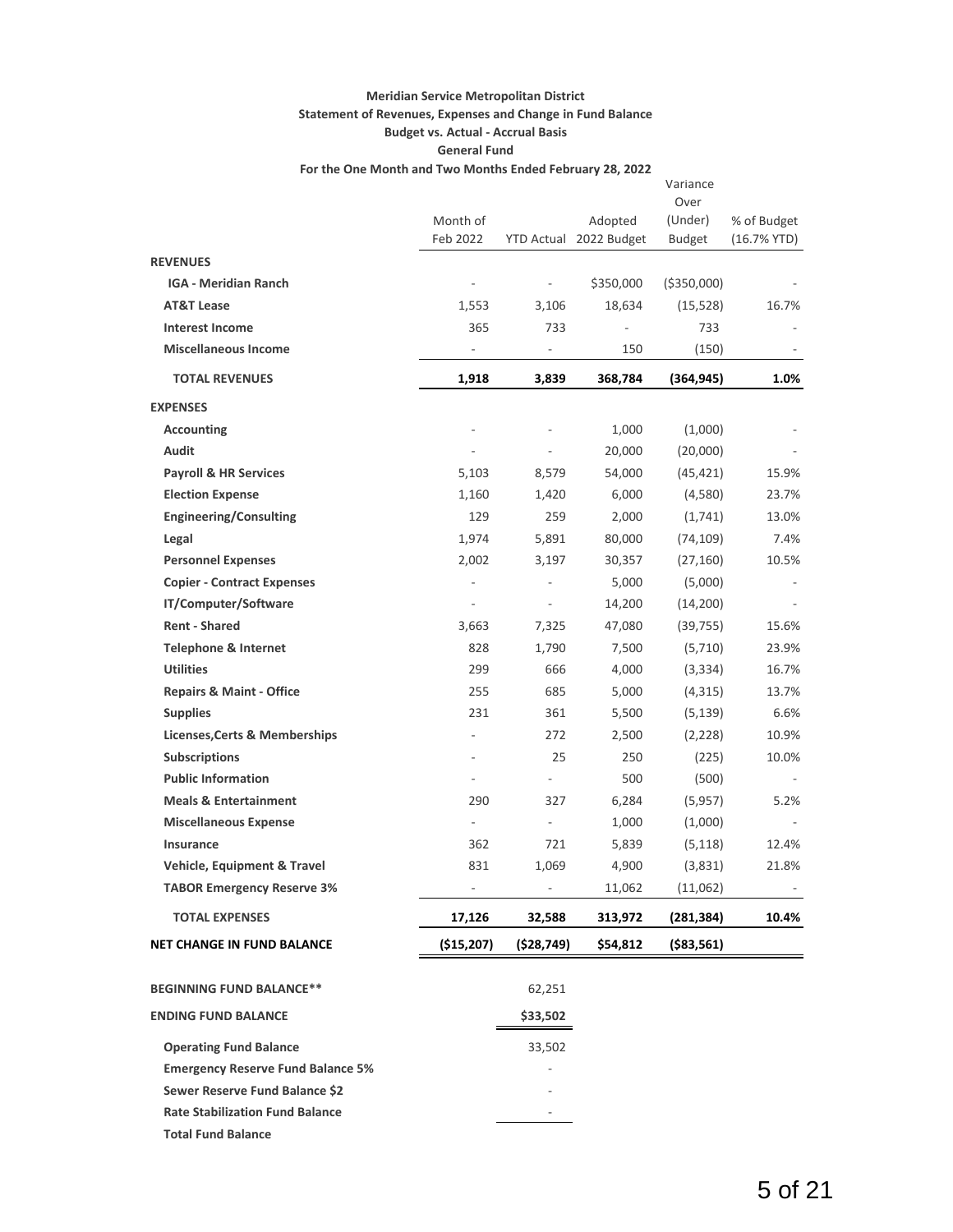#### **Meridian Service Metropolitan District Statement of Revenues, Expenses and Change in Fund Balance Budget vs. Actual - Accrual Basis Parks & Grounds Fund For the One Month and Two Months Ended February 28, 2022**

|                                                                       |                      |                          |                        | Variance               |                              |
|-----------------------------------------------------------------------|----------------------|--------------------------|------------------------|------------------------|------------------------------|
|                                                                       | Month of<br>Feb 2022 | <b>YTD Actual</b>        | Adopted<br>2022 Budget | Over (Under)<br>Budget | % of Budget<br>$(16.7%$ YTD) |
| <b>REVENUES</b>                                                       |                      |                          |                        |                        |                              |
| <b>Parks &amp; Grounds Fees</b>                                       | \$87,069             | \$173,710                | \$1,065,143            | $($ \$891,433)         | 16.3%                        |
| <b>Street Lighting Fees</b>                                           | 16,666               | 33,268                   | 206,662                | (173, 394)             | 16.1%                        |
| <b>Billing Fees</b>                                                   | 2,873                | 5,964                    | 16,000                 | (10,036)               | 37.3%                        |
| <b>Grant Revenue</b>                                                  |                      |                          | 55,000                 | (55,000)               |                              |
| <b>Interest Income</b>                                                | 7                    | 13                       |                        | 13                     |                              |
| <b>TOTAL REVENUES</b>                                                 | 106,614              | 212,955                  | 1,342,805              | (1, 129, 850)          | 15.9%                        |
| <b>EXPENSES</b>                                                       |                      |                          |                        |                        |                              |
| General & Admin. Expense                                              |                      |                          |                        |                        |                              |
| <b>Accounting</b>                                                     |                      |                          | 1,000                  | (1,000)                |                              |
| <b>Customer Billing Services</b>                                      | 1,783                | 3,711                    | 24,000                 | (20, 289)              | 15.5%                        |
| <b>Engineering/Consulting</b>                                         | 489                  | 955                      | 7,000                  | (6,045)                | 13.6%                        |
| Legal                                                                 | $\qquad \qquad -$    | $\overline{\phantom{a}}$ | 2,500                  | (2,500)                |                              |
| <b>Personnel Expenses</b>                                             | 13,924               | 24,963                   | 240,650                | (215, 687)             | 10.4%                        |
| <b>General Operations - Admin</b>                                     | 841                  | 2,752                    | 19,900                 | (17, 148)              | 13.8%                        |
| <b>TOTAL General &amp; Admin. Expense</b><br><b>Operating Expense</b> | 17,037               | 32,380                   | 295,050                | (262, 670)             | 11.0%                        |
| Landscape Repair & Maint.                                             | 26,369               | 40,974                   | 506,000                | (465, 026)             | 8.1%                         |
| Hardscape Repair & Maint.                                             | 480                  | 480                      | 24,500                 | (24, 020)              | 2.0%                         |
| Park Maint.                                                           | 392                  | 1,263                    | 37,500                 | (36, 237)              | 3.4%                         |
| Pond Maint.                                                           |                      |                          | 7,000                  | (7,000)                |                              |
| <b>Utilities</b>                                                      | 14,641               | 29,315                   | 189,210                | (159, 895)             | 15.5%                        |
| Insurance                                                             | 1,311                | 2,604                    | 19,305                 | (16, 701)              | 13.5%                        |
| Vehicle, Equipment & Travel                                           | 1,923                | 3,076                    | 15,000                 | (11, 924)              | 20.5%                        |
| <b>TOTAL Operating Expense</b>                                        | 45,115               | 77,712                   | 798,515                | (720, 803)             | 9.7%                         |
| Capital Outlay - Vehicle                                              |                      |                          | 21,000                 | (21,000)               |                              |
| <b>TOTAL EXPENSES</b>                                                 | 62,152               | 110,092                  | 1,114,565              | (1,004,473)            | 9.9%                         |
| <b>EXCESS REVENUES OVER (UNDER) EXPENSES</b>                          | 44,462               | 102,863                  | 228,240                | (125, 377)             |                              |
| <b>Other Financing Sources (Uses)</b>                                 |                      |                          |                        |                        |                              |
| Transfer from (to) Other Funds                                        |                      |                          |                        |                        |                              |
| <b>Transfer from (to) Capital</b>                                     | (25,000)             | (50,000)                 | (300,000)              | 250,000                | 16.7%                        |
| <b>TOTAL Transfer from (to) Other Funds</b>                           | (25,000)             | (50,000)                 | (300,000)              | 250,000                | 16.7%                        |
| <b>TOTAL Other Financing Sources (Uses)</b>                           | (25,000)             | (50,000)                 | (300,000)              | 250,000                | 16.7%                        |
| <b>NET CHANGE IN FUND BALANCE</b>                                     | \$19,462             | \$52,863                 | (\$71,760)             | \$124,623              |                              |
| <b>BEGINNING FUND BALANCE**</b>                                       |                      | 334,973                  |                        |                        |                              |
| <b>ENDING FUND BALANCE</b>                                            |                      | \$387,836                |                        |                        |                              |
| <b>Operating Fund Balance</b>                                         |                      | 232,832                  |                        |                        |                              |
| <b>Emergency Reserve Fund Balance 5%</b>                              |                      | 145,004                  |                        |                        |                              |
| <b>Rate Stabilization Fund Balance</b>                                |                      | 10,000                   |                        |                        |                              |
| <b>Total Fund Balance</b>                                             |                      | \$387,836                |                        |                        |                              |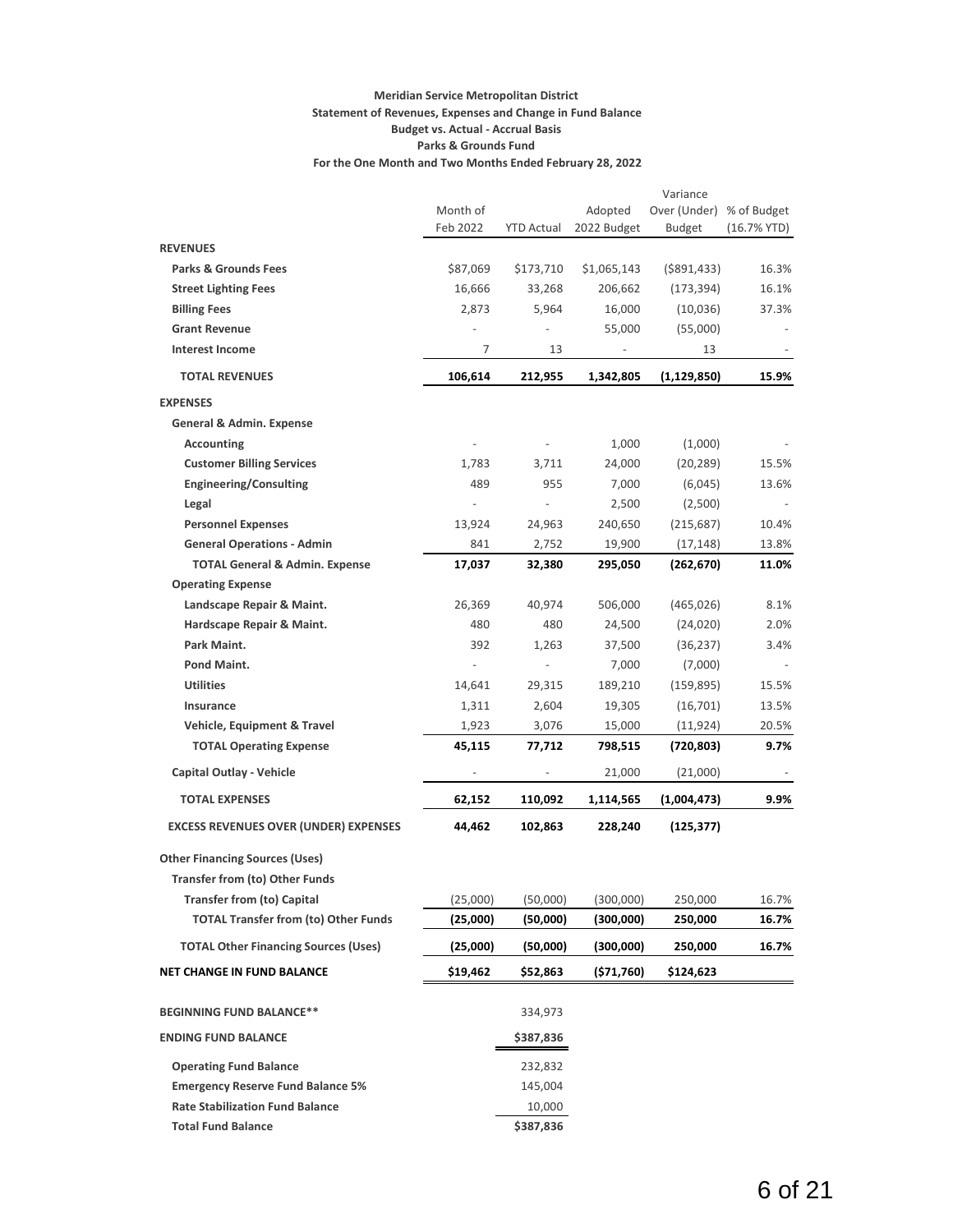#### **Meridian Service Metropolitan District Statement of Revenues, Expenses and Change in Fund Balance Budget vs. Actual - Accrual Basis Recreation Center Fund For the One Month and Two Months Ended February 28, 2022**

|                                              |           |            |               | Variance Over  |               |
|----------------------------------------------|-----------|------------|---------------|----------------|---------------|
|                                              | Month of  |            | Adopted       | (Under)        | % of Budget   |
|                                              | Feb 2022  | YTD Actual | 2022 Budget   | <b>Budget</b>  | $(16.7%$ YTD) |
| <b>REVENUES</b>                              |           |            |               |                |               |
| <b>Recreation Center Service Fees</b>        | \$166,098 | \$331,530  | \$2,076,458   | (51, 744, 928) | 16.0%         |
| <b>Fee Based Programming</b>                 | 8,426     | 20,459     | 114,000       | (93, 541)      | 17.9%         |
| <b>MRRC Concession Sales</b>                 | 22        | 22         | 2,000         | (1,978)        | 1.1%          |
| <b>Falcon Freedom Days Revenue</b>           | ä,        | ÷,         | 8,750         | (8, 750)       |               |
| <b>Billing Fees</b>                          | 2,873     | 5,964      | 16,000        | (10,036)       | 37.3%         |
| <b>Advertising Fees</b>                      | 406       | 742        | 5,340         | (4,598)        | 13.9%         |
| <b>TOTAL REVENUES</b>                        | 177,824   | 358,717    | 2,222,548     | (1,863,831)    | 16.1%         |
| <b>EXPENSES</b>                              |           |            |               |                |               |
| General & Admin. Expense                     |           |            |               |                |               |
| <b>Accounting</b>                            |           |            | 1,000         | (1,000)        |               |
| <b>Customer Billing Services</b>             | 3,115     | 6,481      | 42,000        | (35, 519)      | 15.4%         |
| <b>Engineering/Consulting</b>                | 832       | 1,651      | 10,000        | (8, 349)       | 16.5%         |
| Legal                                        |           |            | 1,000         | (1,000)        |               |
| <b>Personnel Expenses</b>                    | 82,710    | 145,807    | 1,200,967     | (1,055,160)    | 12.1%         |
| <b>General Operations - Admin</b>            | 2,712     | 7,626      | 60,350        | (52, 724)      | 12.6%         |
| <b>TOTAL General &amp; Admin. Expense</b>    | 89,369    | 161,565    | 1,315,317     | (1, 153, 752)  | 12.3%         |
| <b>Operating Expense</b>                     |           |            |               |                |               |
| <b>Programming Supplies</b>                  | 4,181     | 9,571      | 62,000        | (52, 430)      | 15.4%         |
| <b>Building Maint.</b>                       | 3,277     | 9,609      | 144,720       | (135, 111)     | 6.6%          |
| <b>Grounds Maint.</b>                        |           |            | 1,000         | (1,000)        |               |
| Pool Maint.                                  | 11,585    | 15,474     | 157,000       | (141, 526)     | 9.9%          |
| <b>MRRC Security</b>                         |           |            | 4,000         | (4,000)        |               |
| Exercise Equip. & Furn.-Replace              | 3,892     | 27,361     | 75,000        | (47, 639)      | 36.5%         |
| <b>MR Community Events</b>                   |           |            | 15,000        | (15,000)       |               |
| <b>Falcon Freedom Days Expenses</b>          | ÷,        |            | 50,000        | (50,000)       |               |
| <b>Utilities</b>                             | 18,358    | 37,132     | 186,375       | (149, 243)     | 19.9%         |
| Insurance                                    | 2,275     | 4,556      | 32,315        | (27, 759)      | 14.1%         |
| Vehicle, Equipment & Travel                  | 543       | 645        | 2,500         | (1,855)        | 25.8%         |
| <b>TOTAL Operating Expense</b>               | 44,111    | 104,346    | 729,910       | (625, 564)     | 14.3%         |
| <b>TOTAL EXPENSES</b>                        | 133,479   | 265,911    | 2,045,227     | (1,779,316)    | 13.0%         |
| <b>EXCESS REVENUES OVER (UNDER) EXPENSES</b> | 44,345    | 92,806     | 177,321       | (84, 515)      |               |
| <b>Other Financing Sources (Uses)</b>        |           |            |               |                |               |
| <b>Transfer from (to) Other Funds</b>        |           |            |               |                |               |
| <b>Transfer from (to) Capital</b>            | (22, 330) | (44,700)   | (268,000)     | 223,300        | 16.7%         |
| <b>TOTAL Transfer from (to) Other Funds</b>  | (22, 330) | (44,700)   | (268,000)     | 223,300        | 16.7%         |
|                                              |           |            |               |                |               |
| <b>TOTAL Other Financing Sources (Uses)</b>  | (22,330)  | (44,700)   | (268,000)     | 223,300        | 16.7%         |
| <b>NET CHANGE IN FUND BALANCE</b>            | \$22,015  | \$48,106   | $($ \$90,679) | \$138,785      |               |
| <b>BEGINNING FUND BALANCE**</b>              |           | 427,347    |               |                |               |
| <b>ENDING FUND BALANCE</b>                   |           | \$475,453  |               |                |               |
| <b>Operating Fund Balance</b>                |           | 305,875    |               |                |               |
| <b>Emergency Reserve Fund Balance 5%</b>     |           | 159,578    |               |                |               |
| <b>Rate Stabilization Fund Balance</b>       |           | 10,000     |               |                |               |
| <b>Total Fund Balance</b>                    |           | \$475,453  |               |                |               |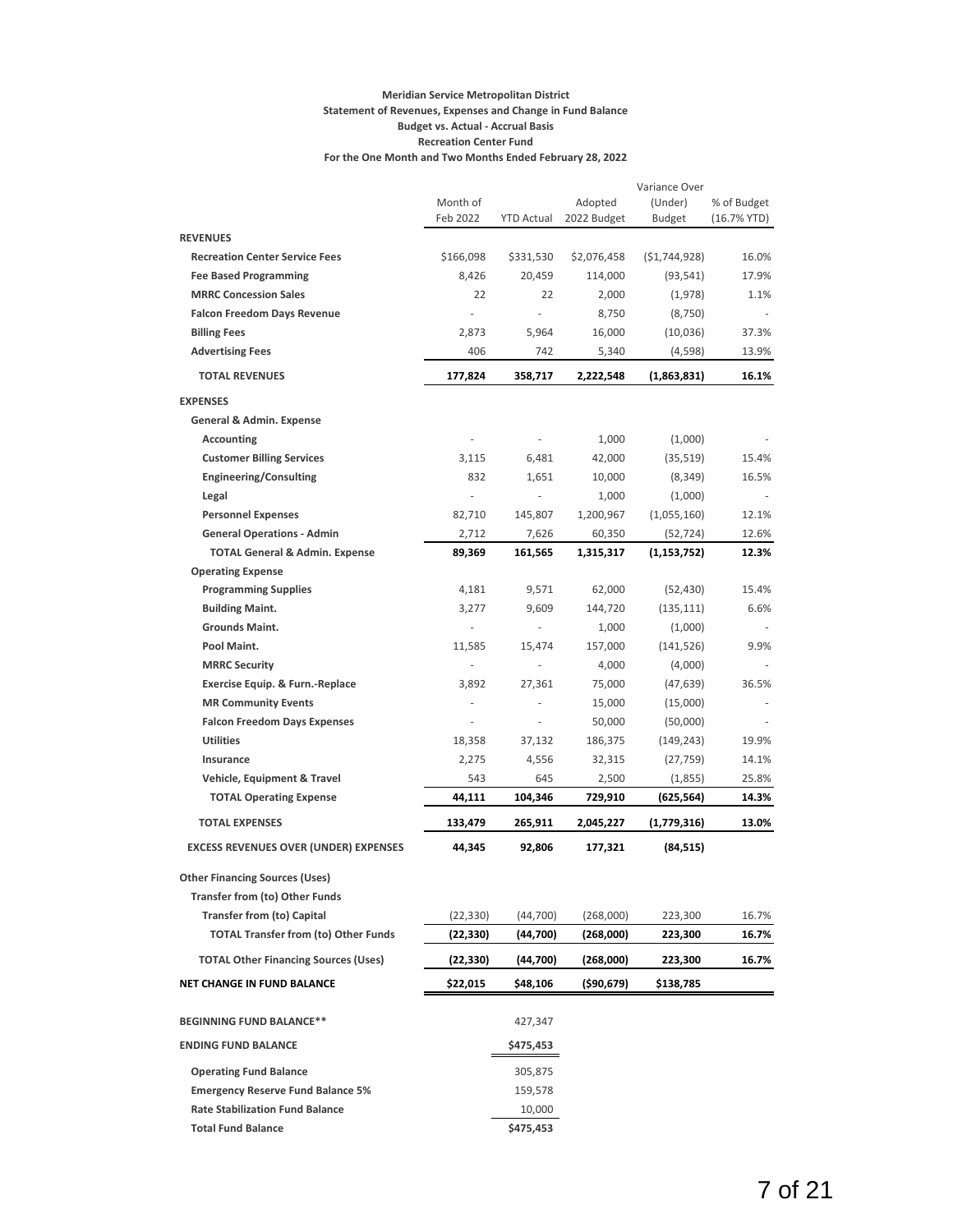#### **Meridian Service Metropolitan District Statement of Revenues, Expenses and Change in Fund Balance Budget vs. Actual - Accrual Basis Capital Fund For the One Month and Two Months Ended February 28, 2022**

|                                                                        |            |                          |                        | Variance               |               |
|------------------------------------------------------------------------|------------|--------------------------|------------------------|------------------------|---------------|
|                                                                        | Month of   |                          | Adopted                | Over (Under)           | % of Budget   |
|                                                                        | Feb 2022   |                          | YTD Actual 2022 Budget | <b>Budget</b>          | $(16.7%$ YTD) |
| <b>REVENUES</b>                                                        |            |                          |                        |                        |               |
| <b>Clean Water Surcharge</b>                                           | \$32,125   | \$64,405                 | \$425,760              | ( \$361, 355)          | 15.1%         |
| <b>Interest Income</b>                                                 | 962        | 1,911                    |                        | 1,911                  |               |
| <b>TOTAL REVENUES</b>                                                  | 33,087     | 66.316                   | 425,760                | (359, 444)             | 15.6%         |
| <b>EXPENSES</b>                                                        |            |                          |                        |                        |               |
| <b>Capital Expense - Other</b>                                         |            |                          |                        |                        |               |
| <b>Build-Out CIP &amp; Funding Plan</b>                                | 8,093      | 12,210                   | 60,000                 | (47, 790)              | 20.3%         |
| <b>TOTAL Capital Expense - Other</b>                                   | 8,093      | 12,210                   | 60,000                 | (47, 790)              | 20.3%         |
|                                                                        |            |                          |                        |                        |               |
| <b>Capital Expense P&amp;G Fund 15</b><br>3rd Const & Acq-Winding Walk |            |                          | 300,000                |                        |               |
| <b>TOTAL Capital Expense P&amp;G Fund 15</b>                           |            |                          | 300,000                | (300,000)<br>(300,000) |               |
|                                                                        |            |                          |                        |                        |               |
| Capital Expense MRRC Fund 16                                           |            |                          |                        |                        |               |
| <b>MRRC Expansion</b>                                                  |            |                          | 50,000                 | (50,000)               |               |
| <b>Lobby Remodel</b>                                                   | 74,590     | 92,596                   | 118,000                | (25, 404)              | 78.5%         |
| <b>Locker Replacement</b>                                              |            |                          | 100,000                | (100,000)              |               |
| <b>TOTAL Capital Expense MRRC Fund 16</b>                              | 74,590     | 92,596                   | 268,000                | (175, 404)             | 34.6%         |
| <b>Capital Expense Water Fund 40</b>                                   |            |                          |                        |                        |               |
| <b>Expand Filter Plant &amp; Bldg</b>                                  | 40,846     | 40,846                   | 2,000,000              | (1,959,154)            | 2.0%          |
| Purchase WHMD 2.0 MG Water Tank                                        |            |                          | 750,000                | (750,000)              |               |
| <b>Water Rights</b>                                                    | 13,189     | 38,990                   | 750,000                | (711,010)              | 5.2%          |
| Wells at Guthrie Ranch Site 4                                          |            |                          | 30,000                 | (30,000)               |               |
| <b>Well at Latigo Trails</b>                                           | ÷,         | $\overline{\phantom{a}}$ | 1,500,000              | (1,500,000)            |               |
| <b>Transmission Line FP to Tanks</b>                                   | 5,004      | 5,004                    | 1,200,000              | (1, 194, 996)          | 0.4%          |
| <b>Latigo Transmission Line</b>                                        |            | $\overline{\phantom{a}}$ | 50,000                 | (50,000)               |               |
| <b>TOTAL Capital Expense Water Fund 40</b>                             | 59,039     | 84,840                   | 6,280,000              | (6, 195, 160)          | 1.4%          |
|                                                                        |            |                          |                        |                        |               |
| <b>Capital Expense Sewer Fund 50</b><br>WH Sewer Bypass Phase 2 & 3    |            |                          | 75,000                 |                        |               |
|                                                                        |            |                          |                        | (75,000)               |               |
| <b>Mid-Point Injection Station</b>                                     |            |                          | 20,000                 | (20,000)               |               |
| 2022 Lift Station Improvements                                         | ä,         | $\overline{a}$           | 55,000                 | (55,000)               |               |
| <b>TOTAL Capital Expense Sewer Fund 50</b>                             |            |                          | 150,000                | (150,000)              |               |
| <b>Capital Interest Expense</b>                                        |            | 351,620                  | (703, 240)             | 1,054,860              |               |
| <b>TOTAL EXPENSES</b>                                                  | 141,721    | 541,266                  | 6,354,760              | (5,813,494)            | 8.5%          |
| <b>EXCESS REVENUES OVER (UNDER) EXPENSES</b>                           | (108, 635) | (474,950)                | (5,929,000)            | 5,454,050              |               |
| <b>Other Financing Sources (Uses)</b>                                  |            |                          |                        |                        |               |
| Transfer from (to) Other Funds                                         |            |                          |                        |                        |               |
| Transfer from (to) General Fund                                        | 191,665    | 383,350                  | 2,300,000              | (1,916,650)            | 16.7%         |
| Transfer from (to) P&G Fund                                            | 25,000     | 50,000                   | 300,000                | (250,000)              | 16.7%         |
| Transfer from (to) Rec Fund                                            | 22,330     | 44,700                   | 268,000                | (223, 300)             | 16.7%         |
| <b>Transfer from (to) Water Fund</b>                                   | 170,830    | 341,700                  | 2,050,000              | (1,708,300)            | 16.7%         |
| <b>Transfer from (to) Sewer Fund</b>                                   | 4,400      | 8,846                    | 52,846                 | (44,000)               | 16.7%         |
| <b>TOTAL Transfer from (to) Other Funds</b>                            | 414,225    | 828,596                  | 4,970,846              | (4, 142, 250)          | 16.7%         |
| <b>TOTAL Other Financing Sources (Uses)</b>                            | 414,225    | 828,596                  | 4,970,846              | (4,142,250)            | 16.7%         |
| NET CHANGE IN FUND BALANCE                                             | 305,590    |                          |                        |                        |               |
|                                                                        |            | 353,646                  | (958,154)              | 1,311,800              |               |
| <b>BEGINNING FUND BALANCE**</b>                                        |            | 6,382,738                |                        |                        |               |
| <b>ENDING FUND BALANCE</b>                                             |            | 6,736,384                |                        |                        |               |
| Other - Fund 10                                                        |            | 280,239                  |                        |                        |               |
| Parks & Ground Fund 15                                                 |            | 231,819                  |                        |                        |               |
| <b>Recreation Center Fund 16</b>                                       |            | 322,040                  |                        |                        |               |
| <b>Water Fund 40</b>                                                   |            | 4,507,223                |                        |                        |               |
| Sewer Fund 50                                                          |            | 908,901                  |                        |                        |               |
| <b>TDS - Clean Water</b>                                               |            | 486,162                  |                        |                        |               |
| <b>Total Fund Balance</b>                                              |            | 6,736,384                |                        |                        |               |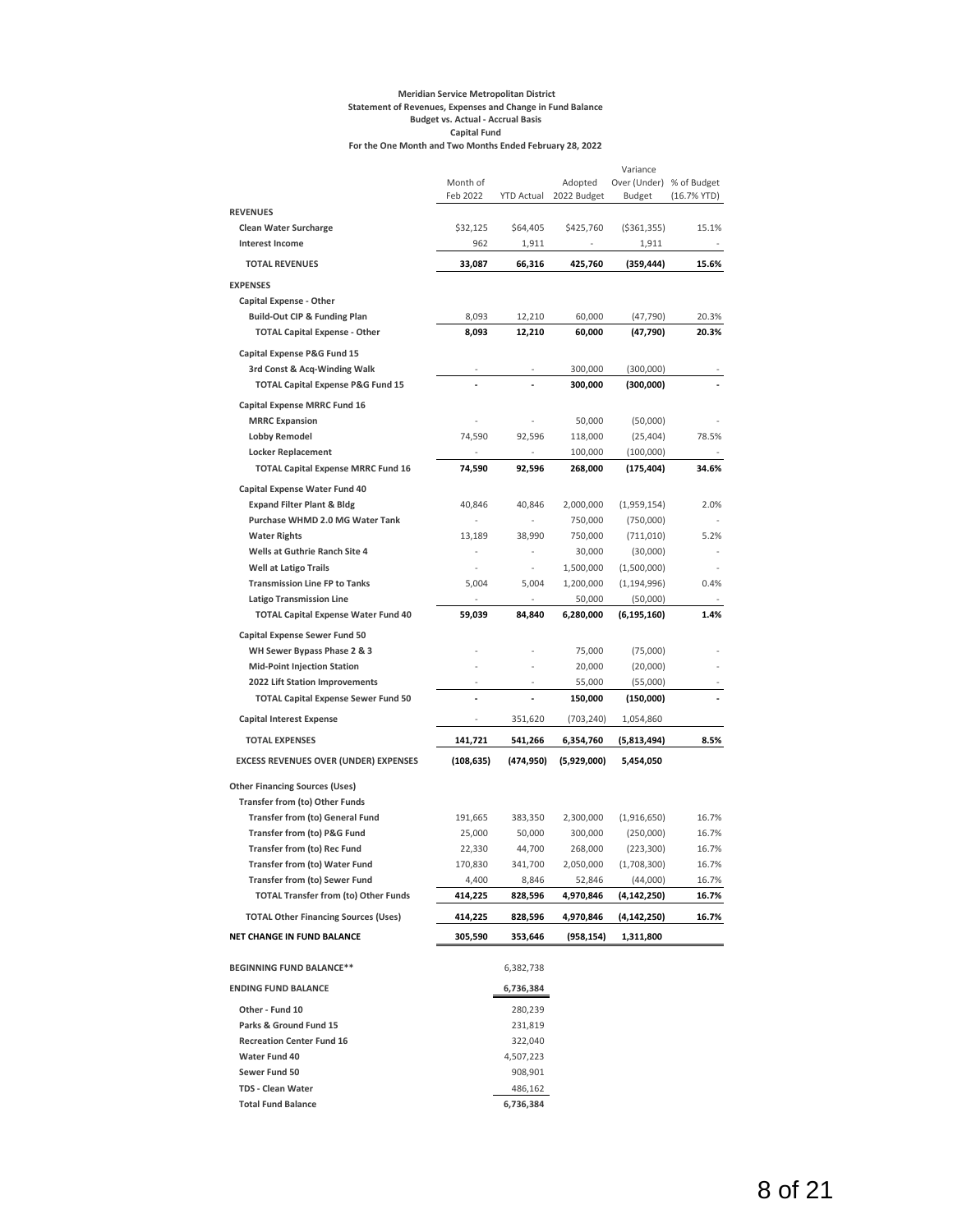#### **Meridian Service Metropolitan District Statement of Revenues, Expenses and Change in Fund Balance Budget vs. Actual - Accrual Basis Water Fund For the One Month and Two Months Ended February 28, 2022**

|                                              |            |                          |               | Variance Over  |             |
|----------------------------------------------|------------|--------------------------|---------------|----------------|-------------|
|                                              | Month of   |                          | Adopted 2022  | (Under)        | % of Budget |
|                                              | Feb 2022   | <b>YTD Actual</b>        | Budget        | Budget         | (16.7% YTD) |
| <b>REVENUES</b>                              |            |                          |               |                |             |
| <b>Water Service Fees - Res.</b>             | \$191,961  | \$383,386                | \$2,714,980   | ( \$2,331,594) | 14.1%       |
| <b>Water Service Fees - Comm.</b>            | 11,515     | 15,791                   | 145,165       | (129, 374)     | 10.9%       |
| <b>Meter Set Fees</b>                        | 36,860     | 51,145                   | 162,500       | (111, 355)     | 31.5%       |
| Irrigation                                   | 8,099      | 16,198                   | 256,190       | (239, 992)     | 6.3%        |
| IGA Shared Water Cost Reimb.                 | 56         | 56                       | 40,000        | (39, 944)      | 0.1%        |
| <b>Billing Fees</b>                          | 2,873      | 5,964                    | 16,000        | (10,036)       | 37.3%       |
| <b>Development Inspection Fees</b>           | 28,313     | 28,313                   |               | 28,313         |             |
| <b>TOTAL REVENUES</b>                        | 279,676    | 500,853                  | 3,334,835     | (2,833,982)    | 15.0%       |
| <b>EXPENSES</b>                              |            |                          |               |                |             |
| General & Admin. Expense                     |            |                          |               |                |             |
| <b>Accounting</b>                            |            |                          | 1,000         | (1,000)        |             |
| <b>Customer Billing Services</b>             | 4,232      | 8,806                    | 52,800        | (43,994)       | 16.7%       |
| <b>Engineering/Consulting</b>                | 3,865      | 6,460                    | 100,000       | (93, 540)      | 6.5%        |
| Legal                                        |            | i.                       | 20,000        | (20,000)       |             |
| <b>Personnel Expenses</b>                    | 29,582     | 53,436                   | 524,311       | (470, 875)     | 10.2%       |
| <b>General Operations - Admin</b>            | 1,326      | 4,056                    | 66,575        | (62, 519)      | 6.1%        |
| <b>TOTAL General &amp; Admin. Expense</b>    | 39,005     | 72,758                   | 764,686       | (691,928)      | 9.5%        |
| <b>Operating Expense</b>                     |            |                          |               |                |             |
| <b>Water Operations General</b>              | 17,115     | 20,490                   | 86,000        | (65, 510)      | 23.8%       |
| <b>Raw Water Operations</b>                  | 2,156      | 2,743                    | 375,000       | (372, 257)     | 0.7%        |
| <b>Water Treatment Operations</b>            | 1,162      | 3,027                    | 473,000       | (469, 974)     | 0.6%        |
| <b>Water Distribution Operations</b>         | 16,074     | 32,197                   | 184,000       | (151,803)      | 17.5%       |
| <b>Non-Potable Water Operations</b>          |            | $\overline{\phantom{m}}$ | 21,500        | (21,500)       |             |
| <b>Utilities</b>                             | 27,117     | 56,980                   | 539,685       | (482, 705)     | 10.6%       |
| Insurance                                    | 3,085      | 6,167                    | 49,447        | (43, 280)      | 12.5%       |
| Vehicle, Equipment & Travel                  | 2,838      | 3,293                    | 15,500        | (12, 207)      | 21.2%       |
| <b>TOTAL Operating Expense</b>               | 69,546     | 124,895                  | 1,744,132     | (1,619,237)    | 7.2%        |
| Capital Outlay - Vehicle                     |            |                          | 32,000        | (32,000)       |             |
| <b>TOTAL EXPENSES</b>                        | 108,551    | 197,653                  | 2,540,818     | (2,343,165)    | 7.8%        |
|                                              |            |                          |               |                |             |
| <b>EXCESS REVENUES OVER (UNDER) EXPENSES</b> | 171,125    | 303,200                  | 794,017       | (490, 817)     |             |
| <b>Other Financing Sources (Uses)</b>        |            |                          |               |                |             |
| Tap & Transfers from (to) Other Funds        |            |                          |               |                |             |
| <b>Tap Fees Received</b>                     | 537,500    | 742,000                  | 2,375,000     | (1,633,000)    | 31.2%       |
| <b>Tap Fees Transferred to MRMD</b>          | (445,500)  | (632,000)                | (2,375,000)   | 1,743,000      | 26.6%       |
| <b>Transfer from (to) Capital</b>            | (170, 830) | (341,700)                | (2,050,000)   | 1,708,300      | 16.7%       |
| TOTAL Tap & Transfers from (to) Other Fun    | (78, 830)  | (231,700)                | (2,050,000)   | 1,818,300      | 11.3%       |
| <b>TOTAL Other Financing Sources (Uses)</b>  | (78, 830)  | (231,700)                | (2,050,000)   | 1,818,300      | 11.3%       |
| <b>NET CHANGE IN FUND BALANCE</b>            | \$92,295   | \$71,500                 | (\$1,255,983) | \$1,327,483    |             |
|                                              |            |                          |               |                |             |
| <b>BEGINNING FUND BALANCE**</b>              |            | 2,166,493                |               |                |             |
| <b>ENDING FUND BALANCE</b>                   |            | \$2,237,993              |               |                |             |
| <b>Operating Fund Balance</b>                |            | 932,240                  |               |                |             |
| <b>Emergency Reserve Fund Balance 5%</b>     |            | 1,005,753                |               |                |             |
| <b>Rate Stabilization Fund Balance</b>       |            | 300,000                  |               |                |             |
| <b>Total Fund Balance</b>                    |            | \$2,237,993              |               |                |             |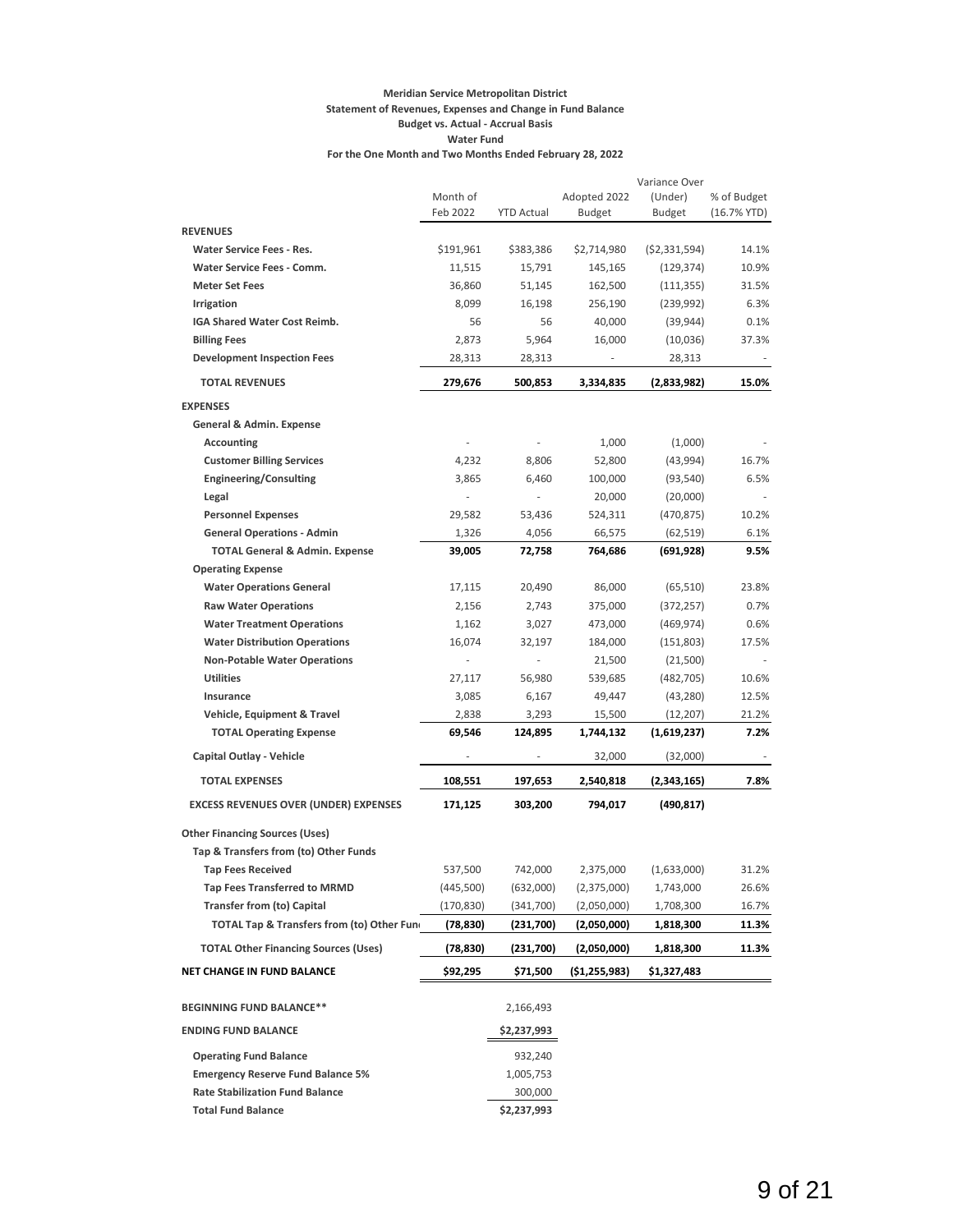#### **Meridian Service Metropolitan District Statement of Revenues, Expenses and Change in Fund Balance Budget vs. Actual - Accrual Basis Sewer Fund For the One Month and Two Months Ended February 28, 2022**

|                                                              |            |                   |             | Variance Over  |             |
|--------------------------------------------------------------|------------|-------------------|-------------|----------------|-------------|
|                                                              | Month of   |                   | Adopted     | (Under)        | % of Budget |
|                                                              | Feb 2022   | <b>YTD Actual</b> | 2022 Budget | <b>Budget</b>  | (16.7% YTD) |
| <b>REVENUES</b>                                              |            |                   |             |                |             |
| Sewer Fees - Res.                                            | \$148,876  | \$297,156         | \$1,848,242 | ( \$1,551,086) | 16.1%       |
| Sewer Fees - Comm.                                           | 2,148      | 496               | 36,750      | (36, 254)      | 1.3%        |
| <b>Sterling Ranch Revenue</b>                                | 100,986    | 100,986           | 1,341,468   | (1, 240, 482)  | 7.5%        |
| IGA Shared Sewer Cost Reimb.                                 | 10,165     | 10,165            | 55,000      | (44, 835)      | 18.5%       |
| <b>Billing Fees</b>                                          | 2,873      | 5,964             | 16,000      | (10,036)       | 37.3%       |
| <b>Development Inspection Fees</b><br><b>Interest Income</b> | 28,313     | 28,313            |             | 28,313         |             |
|                                                              | 19,922     | 19,990            |             | 19,990         |             |
| <b>TOTAL REVENUES</b>                                        | 313,282    | 463,070           | 3,297,460   | (2,834,390)    | 14.0%       |
| <b>EXPENSES</b>                                              |            |                   |             |                |             |
| General & Admin. Expense                                     |            |                   |             |                |             |
| Accounting                                                   |            |                   | 1,000       | (1,000)        |             |
| <b>Customer Billing Services</b>                             | 3,429      | 7,134             | 42,000      | (34, 866)      | 17.0%       |
| <b>Engineering/Consulting</b>                                | 1,139      | 2,652             | 35,000      | (32, 348)      | 7.6%        |
| Legal                                                        |            |                   | 20,000      | (20,000)       |             |
| <b>Personnel Expenses</b>                                    | 32,243     | 57,364            | 546,175     | (488, 811)     | 10.5%       |
| <b>General Operations - Admin</b>                            | 967        | 3,149             | 49,050      | (45, 901)      | 6.4%        |
| <b>TOTAL General &amp; Admin. Expense</b>                    | 37,777     | 70,299            | 693,225     | (622, 926)     | 10.1%       |
| <b>Operating Expense</b>                                     |            |                   |             |                |             |
| <b>Sewer Operations</b>                                      | 649        | 24,855            | 489,500     | (464, 645)     | 5.1%        |
| <b>Lift Station Operations</b>                               | 11,626     | 22,766            | 244,200     | (221, 434)     | 9.3%        |
| <b>Lift Station Operations-Shared</b>                        | 9,342      | 22,372            | 110,100     | (87, 728)      | 20.3%       |
| <b>Utilities</b>                                             | 1,395      | 2,793             | 4,515       | (1, 722)       | 61.9%       |
| Insurance                                                    | 2,504      | 5,007             | 31,367      | (26, 360)      | 16.0%       |
| Vehicle, Equipment & Travel                                  | 5,899      | 6,721             | 26,500      | (19, 779)      | 25.4%       |
| <b>TOTAL Operating Expense</b>                               | 31,415     | 84,516            | 906,182     | (821, 666)     | 9.3%        |
| Capital Outlay - Vehicle                                     |            |                   | 32,000      | (32,000)       |             |
| <b>TOTAL EXPENSES</b>                                        | 69,193     | 154,815           | 1,631,407   | (1,476,592)    | 9.5%        |
|                                                              |            |                   |             |                |             |
| <b>EXCESS REVENUES OVER (UNDER) EXPENSES</b>                 | 244,089    | 308,255           | 1,666,053   | (1,357,798)    |             |
| <b>Other Financing Sources (Uses)</b>                        |            |                   |             |                |             |
| Tap & Transfers from (to) Other Funds                        |            |                   |             |                |             |
| <b>Tap Fees Received</b>                                     | 537,500    | 742,000           | 2,375,000   | (1,633,000)    | 31.2%       |
| <b>Tap Fees Transferred to MRMD</b>                          | (445, 500) | (632,000)         | (2,375,000) | 1,743,000      | 26.6%       |
| <b>Transfer from (to) Capital</b>                            | (196, 065) | (392, 196)        | (2,352,846) | 1,960,650      | 16.7%       |
| <b>Transfer from (to) Emer Reserve</b>                       | (16, 665)  | (33, 350)         | (200,000)   | 166,650        | 16.7%       |
| Transfer from (to) Emer. (\$2)                               | (6, 298)   | (12, 570)         | (78,000)    | 65,430         | 16.1%       |
| TOTAL Tap & Transfers from (to) Other Fund                   | (127,028)  | (328, 116)        | (2,630,846) | 2,302,730      | 12.5%       |
| <b>Emergency Reserves</b>                                    |            |                   |             |                |             |
| <b>Emergency Reserve (5%)</b>                                | 16,665     | 33,350            | 200,000     | (166, 650)     | 16.7%       |
| Emergency Reserve (\$2) - Sewer                              | 6,298      | 12,570            | 78,000      | (65, 430)      | 16.1%       |
| <b>TOTAL Emergency Reserves</b>                              | 22,963     | 45,920            | 278,000     | (232,080)      | 16.5%       |
| <b>TOTAL Other Financing Sources (Uses)</b>                  | (104, 065) | (282,196)         | (2,352,846) | 2,070,650      | 12.0%       |
| NET CHANGE IN FUND BALANCE                                   | \$140,024  | \$26,059          |             |                |             |
|                                                              |            |                   | (\$686,793) | \$712,852      |             |
| <b>BEGINNING FUND BALANCE**</b>                              |            | 3,293,262         |             |                |             |
| <b>ENDING FUND BALANCE</b>                                   |            | \$3,319,321       |             |                |             |
| <b>Operating Fund Balance</b>                                |            | 1,767,491         |             |                |             |
| <b>Emergency Reserve Fund Balance 5%</b>                     |            | 820,154           |             |                |             |
| Sewer Reserve Fund Balance \$2                               |            | 416,676           |             |                |             |
| <b>Rate Stabilization Fund Balance</b>                       |            | 315,000           |             |                |             |
| <b>Total Fund Balance</b>                                    |            | \$3,319,321       |             |                |             |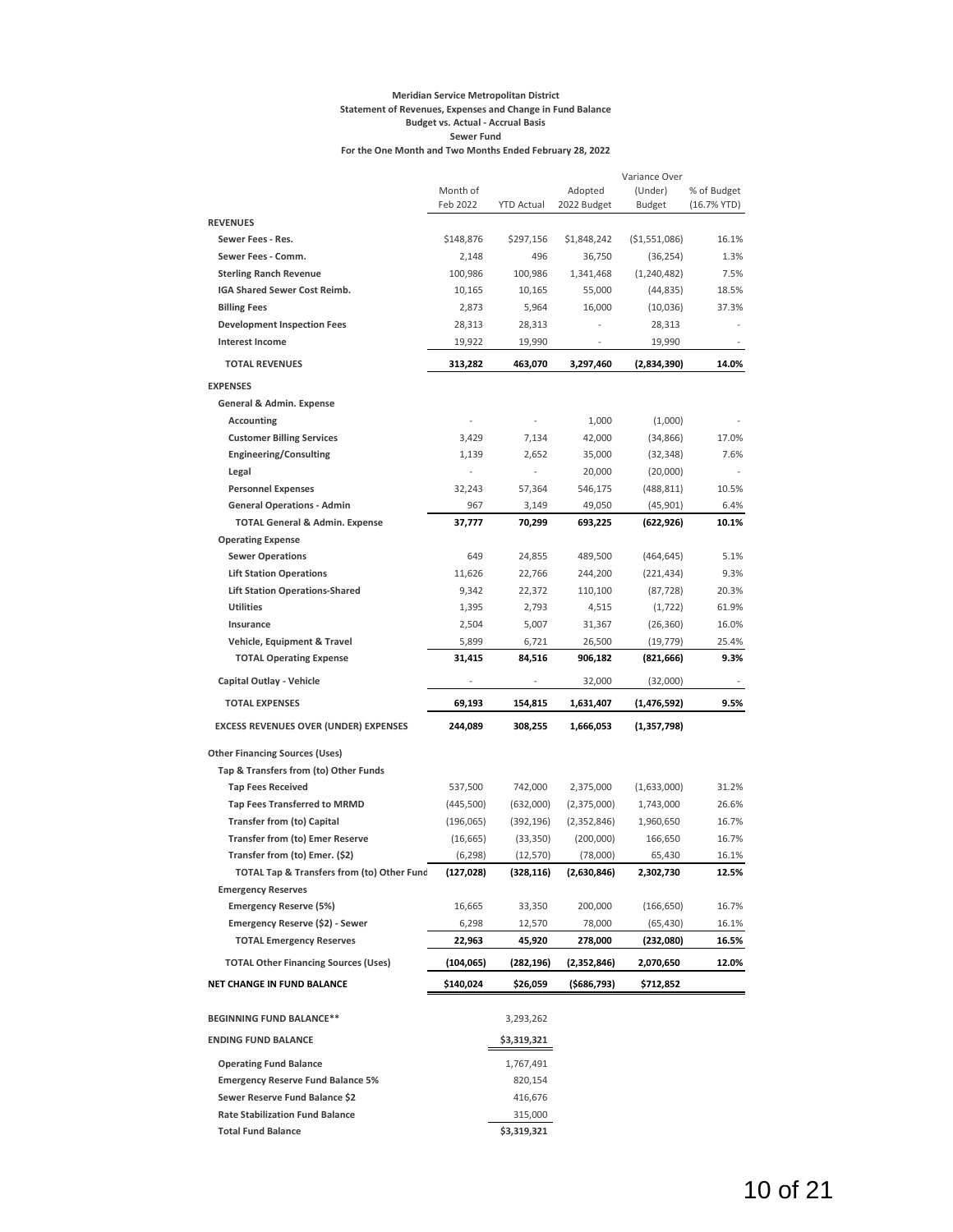# **10:15 AM Meridian Service Metropolitan District 04/05/22 Statement of Cash Flows - Unaudited**

# **February 2022**

|                                            | Feb <sub>22</sub> |
|--------------------------------------------|-------------------|
| <b>OPERATING ACTIVITIES</b>                |                   |
| Net Income                                 | $-1.676.007.13$   |
| <b>Adjustments to reconcile Net Income</b> |                   |
| to net cash provided by operations:        |                   |
| 1400110 Accounts Receivable                | -48.974.77        |
| 1400200 Accounts Receivable - Non UB       | -376.216.30       |
| 1500100 · Prepaid Insurance                | 11,015.00         |
| 3000000 · Accounts Payable                 | 10.090.54         |
| 3070100 Chase Credit Card                  | 3.355.79          |
| 3070102 · Chase C/C - Ryan Kozlowksi       | $-2,049.80$       |
| 3070103 · Chase C/C - Jennette Coe         | $-359.58$         |
| 3070108 · Chase C/C - Jim Nikkel           | $-164.77$         |
| 3110100 · Payroll Taxes Payable            | 399.52            |
| 3110300 Employee Paid Ins Contrib.         | $-0.12$           |
| 3120000 · Retainage Payable                | 7,458.98          |
| Net cash provided by Operating Activities  | $-2,071,452.64$   |
| <b>FINANCING ACTIVITIES</b>                |                   |
| 3500200 Cherokee - New WWTP (LT Liab)      | 2,240,186.08      |
| 4000100 · Comprehensive Income             | $-7.401.68$       |
| Net cash provided by Financing Activities  | 2,232,784.40      |
| Net cash increase for period               | 161,331.76        |
| Cash at beginning of period                | 11,573,985.67     |
| Cash at end of period                      | 11,735,317.43     |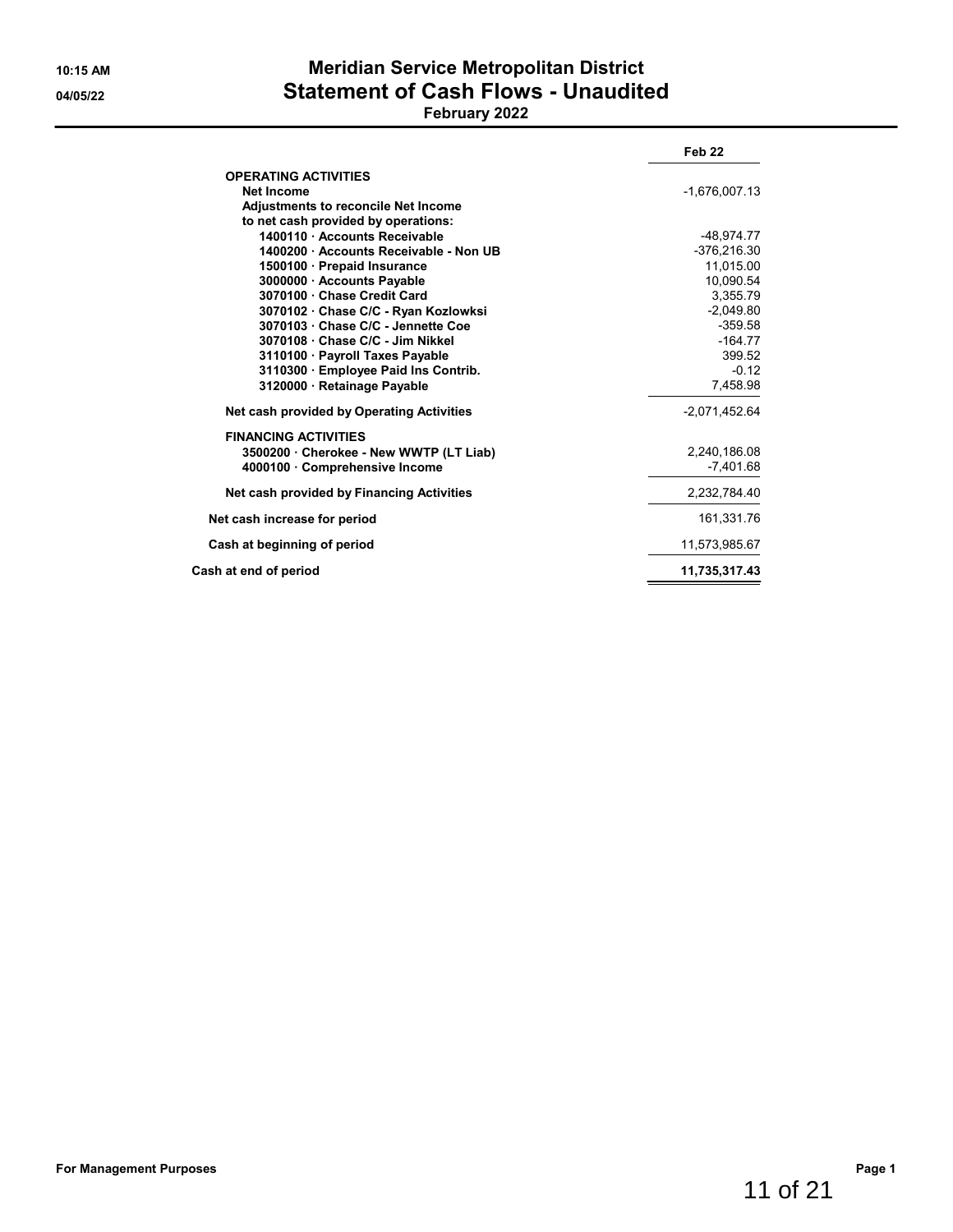# **10:16 AM Meridian Service Metropolitan District 04/05/22 Balance Sheet Summary - Unaudited Accrual Basis As of February 28, 2022**

|                                                                                                                                                                           | Feb 28, 22                                 |
|---------------------------------------------------------------------------------------------------------------------------------------------------------------------------|--------------------------------------------|
| <b>ASSETS</b><br><b>Current Assets</b><br><b>Checking/Savings</b><br><b>Accounts Receivable</b>                                                                           | 11,735,317.43<br>2,709,832.44              |
| <b>Other Current Assets</b>                                                                                                                                               | 110,150.00                                 |
| <b>Total Current Assets</b>                                                                                                                                               | 14,555,299.87                              |
| <b>Fixed Assets</b><br><b>Other Assets</b>                                                                                                                                | 48,076,975.64<br>306,907.21                |
| <b>TOTAL ASSETS</b>                                                                                                                                                       | 62,939,182.72                              |
| <b>LIABILITIES &amp; EQUITY</b><br><b>Liabilities</b><br><b>Current Liabilities</b><br><b>Accounts Payable</b><br><b>Credit Cards</b><br><b>Other Current Liabilities</b> | 404.459.09<br>$-8,287.41$<br>14,087,644.90 |
| <b>Total Current Liabilities</b>                                                                                                                                          | 14,483,816.58                              |
| <b>Long Term Liabilities</b>                                                                                                                                              | 25,813,667.72                              |
| <b>Total Liabilities</b>                                                                                                                                                  | 40,297,484.30                              |
| <b>Equity</b>                                                                                                                                                             | 22,641,698.42                              |
| <b>TOTAL LIABILITIES &amp; EQUITY</b>                                                                                                                                     | 62,939,182.72                              |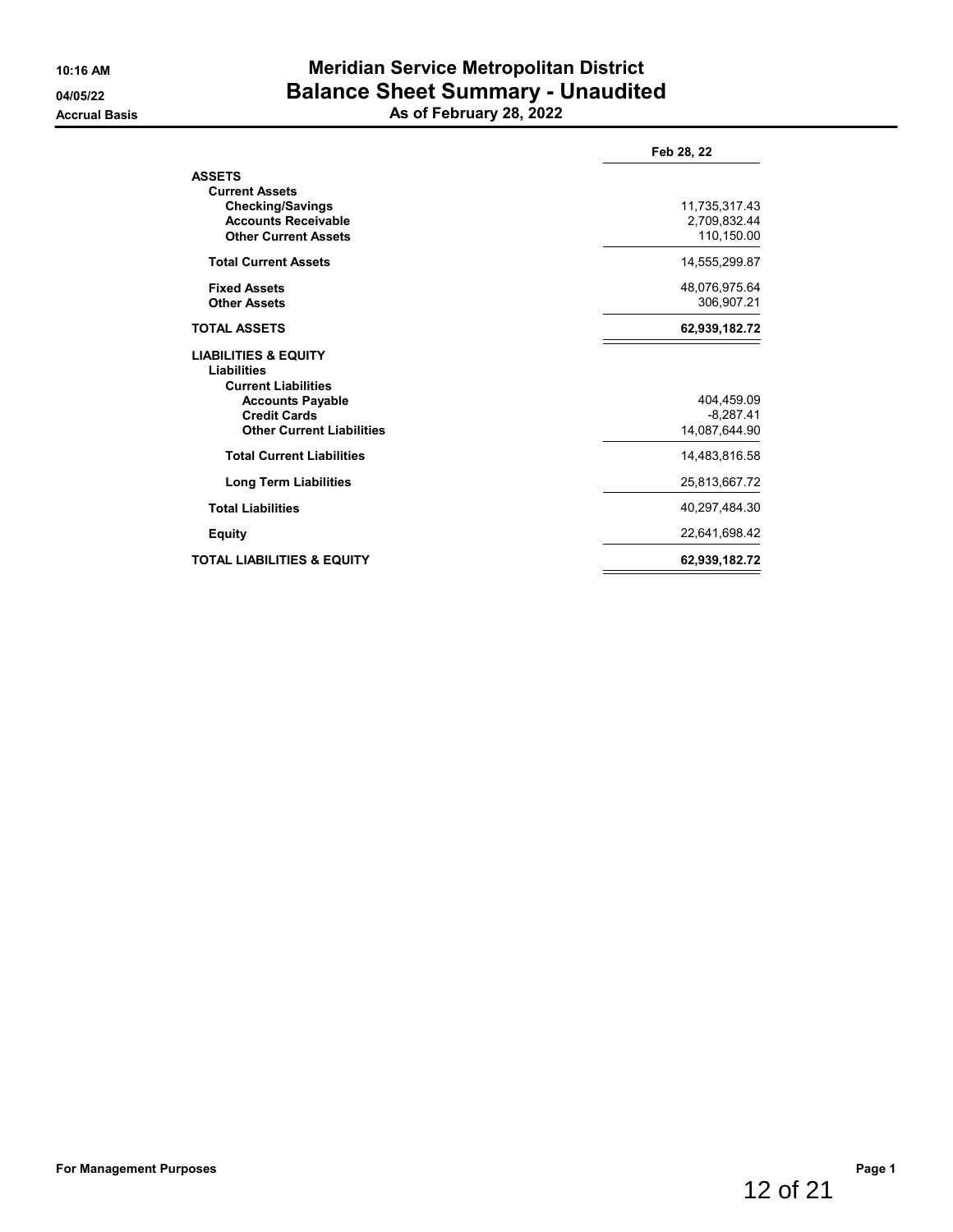# **10:17 AM Meridian Service Metropolitan District 04/05/22 Balance Sheet - Unaudited Accrual Basis As of February 28, 2022**

|                                          | Feb 28, 22     |
|------------------------------------------|----------------|
| <b>ASSETS</b><br><b>Current Assets</b>   |                |
| <b>Checking/Savings</b>                  |                |
| 1000000 · Operating Funds                |                |
| 1000100 · Wells Fargo - Operating        | 2,408,790.13   |
| 1000300 · Petty Cash                     | 384.38         |
| Total 1000000 · Operating Funds          | 2,409,174.51   |
| 110000 · Non-Operating Funds             |                |
| 1100101 ColoTrust - CTF from MRMD E001   | 38,102.76      |
| 1100201 ColoTrust - Reserve E002         | 2,094,028.78   |
| 1100400 · ColoTrust - Sewer Reserve 8004 | 18,537.60      |
| 1100401 ColoTrust - Sewer Reserve E003   | 385,565.83     |
|                                          |                |
| 1100500 ColoTrust - Cap Projects 8005    | 1,450,203.54   |
| 1100501 · ColoTrust - Cap Projects E004  | 4,213,245.46   |
| 1100601 ColoTrus - Rate Stabiliz E005    | 649,826.26     |
| 1100901 Bank of the San Juans - Reserves | 476,632.69     |
| Total 110000 · Non-Operating Funds       | 9,326,142.92   |
| <b>Total Checking/Savings</b>            | 11,735,317.43  |
| <b>Accounts Receivable</b>               |                |
| 1400000 Accounts Receivable              |                |
| 1400100 · UB Accounts Receivable         |                |
| 1400110 · Accounts Receivable            | 909,662.23     |
| Total 1400100 · UB Accounts Receivable   | 909,662.23     |
| 1400200 Accounts Receivable - Non UB     | 1,800,170.21   |
| Total 1400000 · Accounts Receivable      | 2,709,832.44   |
| <b>Total Accounts Receivable</b>         | 2,709,832.44   |
| <b>Other Current Assets</b>              |                |
| 1500000 · Prepaid Expenses               |                |
| 1500100 · Prepaid Insurance              | 110,150.00     |
|                                          |                |
| Total 1500000 · Prepaid Expenses         | 110,150.00     |
| <b>Total Other Current Assets</b>        | 110,150.00     |
| <b>Total Current Assets</b>              | 14,555,299.87  |
| <b>Fixed Assets</b>                      |                |
| 2100000 Fixed Assets                     |                |
| 2110000 · Non-Depreciable Assets         |                |
| 2110100 Water Rights                     | 257,084.50     |
| Total 2110000 · Non-Depreciable Assets   | 257,084.50     |
| 2120000 Depreciable Assets               |                |
| 2120100 · Water System                   | 38,293,567.39  |
|                                          |                |
| 2120200 · Wastewater System              | 19,204,787.07  |
| 2120400 · Systems - Acc. Dep.            | -21,915,512.79 |
| Total 2120000 · Depreciable Assets       | 35,582,841.67  |
| 2130000 · Recreation Assets              |                |
| 2130100 · Recreation Facilities          | 16,821,402.59  |
| 2130300 · Recreation - Acc. Dep.         | -4,933,780.94  |
|                                          |                |
| Total 2130000 · Recreation Assets        | 11,887,621.65  |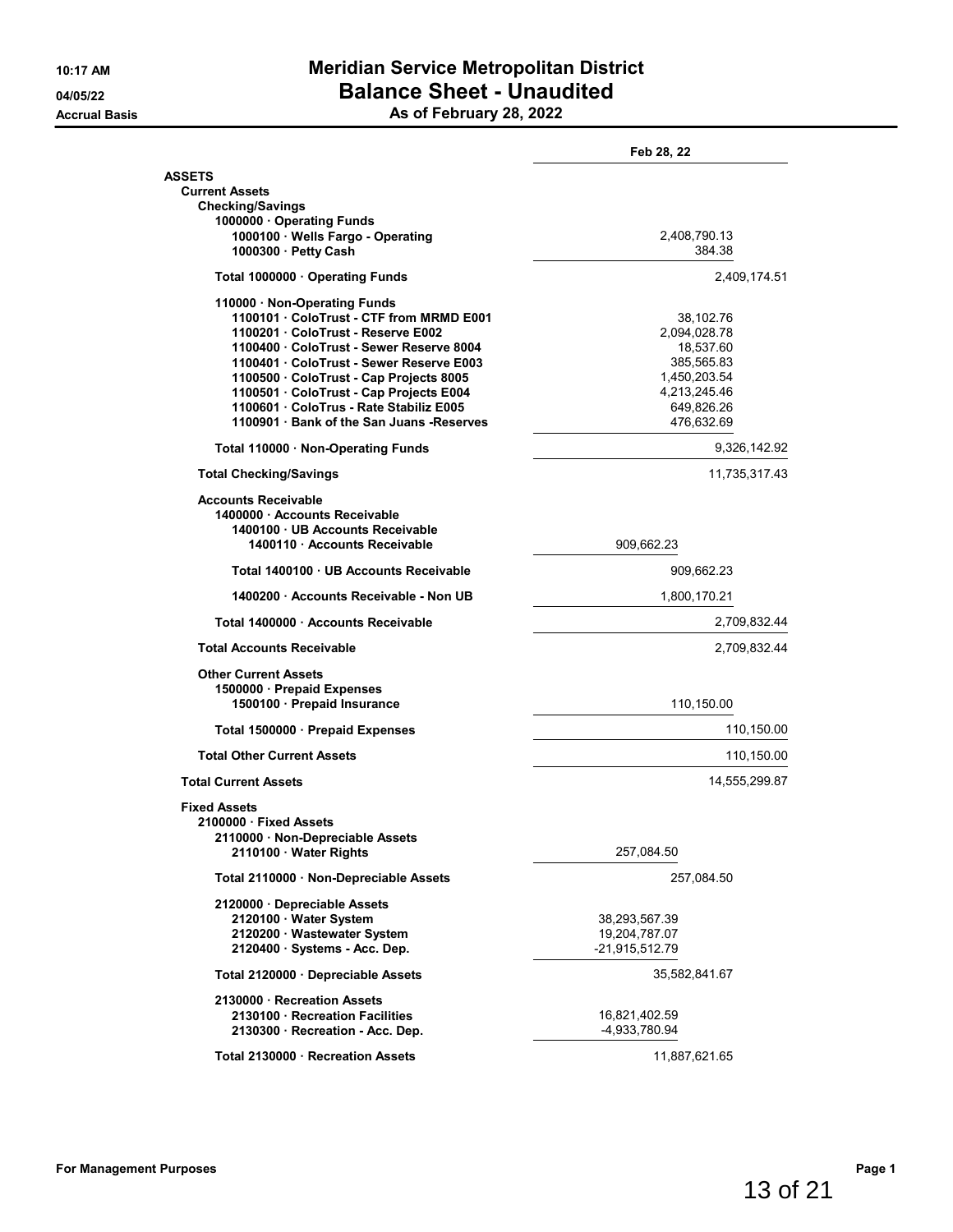|                                                                                                                                                                                                                                   | Feb 28, 22                                                     |
|-----------------------------------------------------------------------------------------------------------------------------------------------------------------------------------------------------------------------------------|----------------------------------------------------------------|
| 2140000 Vehicles & Equipment<br>2140100 · Vehicles & Equipment<br>2140300 · Vehicles & Equipment - Acc. Dep                                                                                                                       | 556,372.63<br>$-206,944.81$                                    |
| Total 2140000 · Vehicles & Equipment                                                                                                                                                                                              | 349,427.82                                                     |
| Total 2100000 Fixed Assets                                                                                                                                                                                                        | 48,076,975.64                                                  |
| <b>Total Fixed Assets</b>                                                                                                                                                                                                         | 48,076,975.64                                                  |
| <b>Other Assets</b><br>1600000 Other Assets<br>1600100 · Security Deposit                                                                                                                                                         | 11,580.00                                                      |
| Total 1600000 Other Assets                                                                                                                                                                                                        | 11,580.00                                                      |
| 2000000 Construction in Progress<br>2010101 · CIP Build-Out CIP&Funding Plan<br>2016104 · CIP Lobby Remodel<br>2040103 · CIP Guthrie Well Area B & Line<br>2040105 · CIP Expand Filter Plant & Bldg<br>2040110 · CIP Water Rights | 131,777.45<br>11,646.98<br>2,686.00<br>22,467.96<br>126.748.82 |
| Total 2000000 · Construction in Progress                                                                                                                                                                                          | 295,327.21                                                     |
| <b>Total Other Assets</b>                                                                                                                                                                                                         | 306,907.21                                                     |
| TOTAL ASSETS                                                                                                                                                                                                                      | 62,939,182.72                                                  |
| <b>LIABILITIES &amp; EQUITY</b><br>Liabilities<br><b>Current Liabilities</b><br><b>Accounts Payable</b>                                                                                                                           | 404,459.09                                                     |
| <b>Credit Cards</b>                                                                                                                                                                                                               | $-8,287.41$                                                    |
| <b>Other Current Liabilities</b><br>3100000 Other Current Liabilities<br>3110000 · Payroll Liabilities                                                                                                                            | 696.62                                                         |
| 3120000 · Retainage Payable<br>3140000 · Accr Int Payable - Developer<br>3160000 · Deposits Held<br>3180300 Bank of San Juan Loan-Current                                                                                         | 162,471.28<br>13,591,477.00<br>4,000.00<br>329,000.00          |
| Total 3100000 Other Current Liabilities                                                                                                                                                                                           | 14,087,644.90                                                  |
| <b>Total Other Current Liabilities</b>                                                                                                                                                                                            | 14,087,644.90                                                  |
| Total Current Liabilities                                                                                                                                                                                                         | 14,483,816.58                                                  |
| <b>Long Term Liabilities</b><br>3500000 · Long Term Liabilities<br>3500100 · Notes Payable<br>3500200 · Cherokee - New WWTP (LT Liab)<br>3500300 · Bank of San Juan TDS Loan                                                      | 9,315,476.39<br>12,151,191.33<br>4,347,000.00                  |
| Total 3500000 · Long Term Liabilities                                                                                                                                                                                             | 25,813,667.72                                                  |
| <b>Total Long Term Liabilities</b>                                                                                                                                                                                                | 25,813,667.72                                                  |
| <b>Total Liabilities</b>                                                                                                                                                                                                          | 40,297,484.30                                                  |
| Equity<br>4000000 · Fund Balance(Retained Earnings)<br>4000100 · Comprehensive Income<br><b>Net Income</b>                                                                                                                        | 24,378,640.65<br>$-20,180.67$<br>-1,716,761.56                 |
| <b>Total Equity</b>                                                                                                                                                                                                               | 22,641,698.42                                                  |
| <b>TOTAL LIABILITIES &amp; EQUITY</b>                                                                                                                                                                                             | 62,939,182.72                                                  |

14 of 21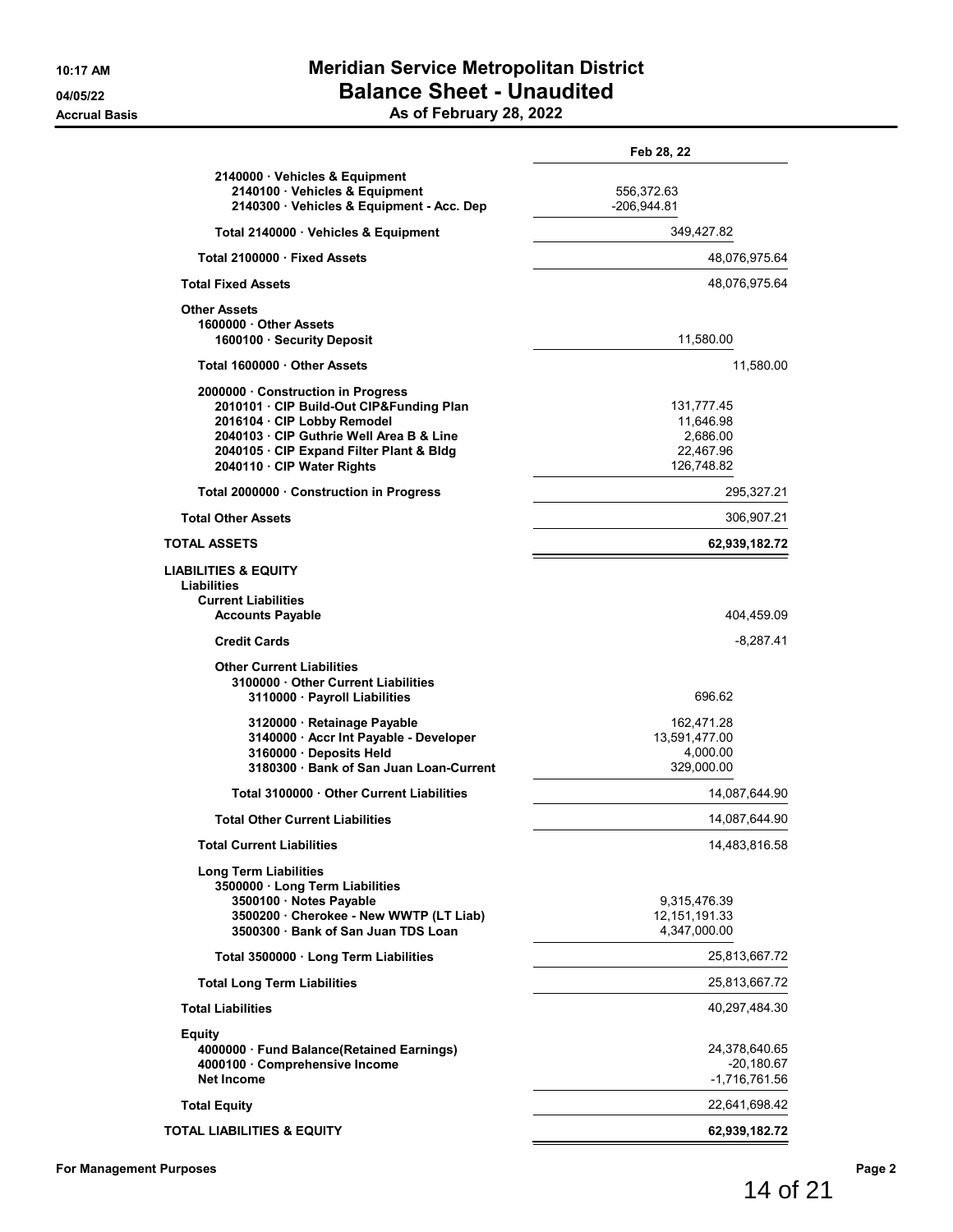# **Meridian Service Metropolitan District Vendor Payment Register Report - Summary Board Meeting - Payments to Approve April 6, 2022**

| <b>Date</b>           | <b>Payment Type</b>  | Vendor                                   | Amount |            |
|-----------------------|----------------------|------------------------------------------|--------|------------|
| 04/06/22              | Check                | <b>Amazon Capital Services</b>           | \$     | 5,628.10   |
| 04/06/22              | ePayment             | American Portable Services Inc.          | \$     | 98.00      |
| 04/06/22              | Check                | Aqueous Solution Inc.                    | \$     | 698.25     |
| 04/06/22              | Check                | <b>Badger Meter</b>                      | \$     | 26,886.78  |
| 04/06/22              | Check                | <b>Black Hills Energy</b>                | \$     | 7,960.21   |
| 04/06/22              | ePayment             | Carlson, Hammond & Paddock, LLC          | \$     | 5,878.60   |
| 04/06/22              | Check                | <b>CEBT Payments</b>                     | \$     | 13,213.83  |
| 04/06/22              | ePayment             | <b>CEM Sales &amp; Service</b>           | \$     | 520.00     |
| 04/06/22              | Check                | CenturyLink - FP                         | \$     | 200.76     |
| 04/06/22              | Check                | CenturyLink - LS                         | \$     | 250.05     |
| 04/06/22              | Check                | <b>Chase Cardmember Services</b>         | \$     | 7,346.53   |
| 04/06/22              | Check                | Colorado Analytical Lab                  | \$     | 1,419.00   |
| 04/06/22              | Check                | <b>CSU Colorado Springs Utilities</b>    | \$     | 4,314.71   |
| 04/06/22              | ePayment             | <b>CRS Community Resource Services</b>   | \$     | 13,718.97  |
| 04/06/22              | Check                | CSDPL-Colo Special Districts Prop & Liab | \$     | 4,356.00   |
| 04/06/22              | <b>Vendor Direct</b> | <b>Cummins Sales and Service</b>         | \$     | 367.90     |
| 04/06/22              | <b>Vendor Direct</b> | Ewing Irrigation                         | \$     | 2,227.84   |
| 04/06/22              | ePayment             | Global Underground Corp                  | \$     | 12,135.48  |
| 04/06/22              | Check                | Grainger                                 | \$     | 3,330.59   |
| 04/06/22              | Check                | HelloSpoke                               | \$     | 709.93     |
| 04/06/22              | Check                | <b>Home Depot Credit Services</b>        | \$     | 1,594.49   |
| 04/06/22              | ePayment             | Jan-Pro of Southern Colorado             | \$     | 2,735.25   |
| 04/06/22              | ePayment             | JDS-Hydro Consultants, Inc.              | \$     | 34,776.06  |
| 04/06/22              | Check                | John Deere Financial                     | \$     | 437.94     |
| 04/06/22              | ePayment             | <b>LONG Building Technologies</b>        | \$     | 1,211.00   |
| 04/06/22              | Check                | Lytle Water Solutions, LLC               | \$     | 7,058.08   |
| 04/06/22              | ePayment             | Raftelis                                 | \$     | 8,092.50   |
| 04/06/22              | <b>Vendor Direct</b> | Safeway                                  | \$     | 2,312.63   |
| 04/06/22              | Check                | Shops at Meridian Ranch, LLC             | \$     | 76.71      |
| 04/06/22              | <b>Vendor Direct</b> | Spencer Fane LLP                         | \$     | 2,226.00   |
| 04/06/22              | ePayment             | <b>Starfish Aquatics Institute</b>       | \$     | 129.00     |
| 04/06/22              | ePayment             | Tayco                                    | \$     | 270.50     |
| 04/06/22              | Check                | <b>Tech Builders Inc</b>                 | \$     | 102.11     |
| 04/06/22              | ePayment             | <b>TIAA Commercial Finance, Inc</b>      | \$     | 287.63     |
| 04/06/22              | <b>Vendor Direct</b> | <b>USA BlueBook</b>                      | \$     | 1,309.79   |
| 04/06/22              | Check                | <b>VertiCloud Networks LLC</b>           | \$     | 4,429.54   |
| 04/06/22              | CK# 13306            | <b>Schmidt Construction</b>              | \$     | 1,000.00   |
| <b>Total Payments</b> | 37                   | <b>Amount of Payments</b>                | \$     | 179,310.76 |

| Total:                      | 153,129.32       |
|-----------------------------|------------------|
| Payroll & HR Services:      | \$<br>624.45     |
| Bi-weekly Payroll:          | \$<br>151.955.12 |
| <b>BOD Payroll:</b>         | \$<br>549.75     |
| <b>Payroll Transactions</b> | $3/1 - 3/31/22$  |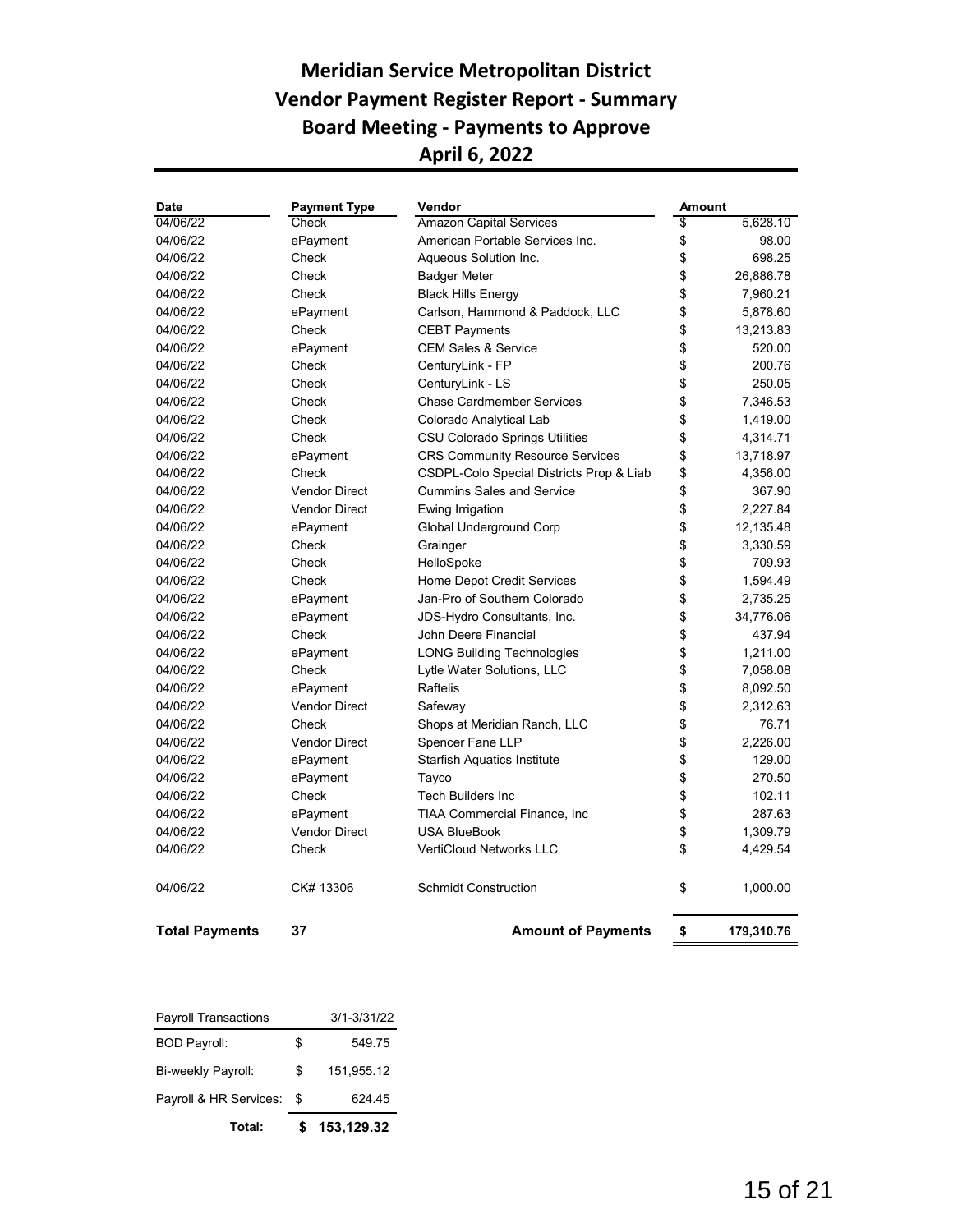#### **Bill.com Annual Renewal Options**

| <b>DESCRIPTION</b>                 | QTY | UNIT PRICE | <b>EXTENDED</b> | <b>DESCRIPTION</b>              | QTY | <b>UNIT PRICE</b> | <b>EXTENDED</b> |
|------------------------------------|-----|------------|-----------------|---------------------------------|-----|-------------------|-----------------|
| Feature User                       |     | \$1,299.00 | \$5,196.00      | Feature User                    |     | \$1,299.00        | \$5,196.00      |
| Approver User                      |     | \$269.00   | \$1.076.00      | Approver User                   | 6   | \$269.00          | \$1,614.00      |
| Custom Payer User (BODs)           |     | \$269.00   | \$1.345.00      | Custom Payer User (BODs)        | 5   | \$500.00          | \$2,500.00      |
| <b>Checks</b>                      | 480 | \$1.69     | \$811.20        | <b>Checks</b>                   | 360 | \$1.69            | \$608.40        |
| ePayments (ACH)                    | 480 | \$0.49     | \$235.20        | ePayments (ACH)                 | 400 | \$0.49            | \$196.00        |
| Dedicated Premium Support          |     | \$1,799.00 | \$1.799.00      | Dedicated Premium Support       |     | \$1,799.00        | \$1,799.00      |
| Implementation Fee                 |     | \$1,999.00 | \$1,999.00      |                                 |     |                   |                 |
| TOTAL FEES DUE ON ACTIVATION DATE: |     |            | \$12,461.40     | TOTAL FEES DUE ON RENEWAL DATE: |     |                   | \$11,913,40     |

#### *Current April 2021 - 2022 Option #1: Same Structure as current*

| OTY   | UNIT PRICE | <b>EXTENDED</b> | <b>DESCRIPTION</b>              | QTY | UNIT PRICE | <b>EXTENDED</b> |
|-------|------------|-----------------|---------------------------------|-----|------------|-----------------|
| 4     | \$1,299.00 | \$5,196,00      | Feature User                    |     | \$1,299.00 | \$5,196,00      |
| 4     | \$269.00   | \$1.076.00      | Approver User                   | 6   | \$269.00   | \$1,614.00      |
| 5     | \$269.00   | \$1,345.00      | Custom Payer User (BODs)        | 5   | \$500.00   | \$2,500.00      |
| 480   | \$1.69     | \$811.20        | Checks                          | 360 | \$1.69     | \$608.40        |
| 480   | \$0.49     | \$235.20        | ePayments (ACH)                 | 400 | \$0.49     | \$196.00        |
|       | \$1,799.00 | \$1,799.00      | Dedicated Premium Support       |     | \$1,799.00 | \$1,799.00      |
|       | \$1,999.00 | \$1,999.00      |                                 |     |            |                 |
| DATE: |            | \$12.461.40     | TOTAL FEES DUE ON RENEWAL DATE: |     |            | \$11,913,40     |

| <b>DESCRIPTION</b>              | <b>OTY</b>     | <b>UNIT PRICE</b> | <b>EXTENDED</b> |
|---------------------------------|----------------|-------------------|-----------------|
| Feature User                    | 4              | \$1,299.00        | \$5,196.00      |
| Approver User                   | 6              | \$269.00          | \$1.614.00      |
| Custom Payer User (BODs)        | $\overline{2}$ | \$500.00          | \$1,000.00      |
| Checks                          | 360            | \$1.69            | \$608.40        |
| ePayments (ACH)                 | 400            | \$0.49            | \$196.00        |
| Dedicated Premium Support       |                | \$1,799.00        | \$1,799.00      |
| TOTAL FEES DUE ON RENEWAL DATE: | \$10,413.40    |                   |                 |

*Option #2: Only 2 BOD's as Custom Payer User Option #3: All 5 BODs as Approvers instead of Payers*

| DESCRIPTION                     | <b>OTY</b> | UNIT PRICE | <b>EXTENDED</b> | <b>DESCRIPTION</b>              | <b>OTY</b> | UNIT PRICE | <b>EXTENDED</b> |
|---------------------------------|------------|------------|-----------------|---------------------------------|------------|------------|-----------------|
| Feature User                    |            | \$1,299.00 | \$5,196,00      | Feature User                    |            | \$1,299.00 | \$5,196,00      |
| Approver User                   |            | \$269.00   | \$1,614.00      | Approver User                   |            | \$269.00   | \$2,959.00      |
| Custom Payer User (BODs)        |            | \$500.00   | \$1,000.00      | Custom Payer User (BODs)        |            | \$500.00   | \$0.00          |
| Checks                          | 360        | \$1.69     | \$608.40        | Checks                          | 360        | \$1.69     | \$608.40        |
| ePayments (ACH)                 | 400        | \$0.49     | \$196.00        | ePayments (ACH)                 | 400        | \$0.49     | \$196.00        |
| Dedicated Premium Support       |            | \$1,799.00 | \$1,799.00      | Dedicated Premium Support       |            | \$1,799.00 | \$1,799.00      |
| TOTAL FEES DUE ON RENEWAL DATE: |            |            | \$10.413.40     | TOTAL FEES DUE ON RENEWAL DATE: |            |            | \$10.758.40     |

**Savings vs Current Renewal Structure \$1,500.00 Savings vs Current Renewal Structure \$1,155.00**

#### *Option #4: Only 2 BODs as Approvers instead of Payers*

| QTY                             | <b>UNIT PRICE</b> | <b>EXTENDED</b> |
|---------------------------------|-------------------|-----------------|
| 4                               | \$1,299.00        | \$5,196.00      |
| <sub>8</sub>                    | \$269.00          | \$2,152.00      |
| o                               | \$500.00          | \$0.00          |
| 360                             | \$1.69            | \$608.40        |
| 400                             | \$0.49            | \$196.00        |
|                                 | \$1,799.00        | \$1,799.00      |
| TOTAL FEES DUE ON RENEWAL DATE: |                   | \$9,951.40      |
|                                 |                   |                 |

**Savings vs Current Renewal Structure \$1,962.00**

Approver - User can view, comment on and approve all invoices.

Payer - User is considered a Feature User and is typically \$1500/year. Bill.com is giving us a discount based on my explanation to them about how our BOD is utilizing Bill.com to only view and pay. This discount is not guarnateed for future renewals.

Option 2 - Same as current structure but would allow for only 2 Directors to access Bill.com to view all invoices and pay.

Option 3 - Allows all 5 Directors to view, comment and approve the invoices. The suggestion for this option is that the Directors can approve all invoices which gives the Bill.com Administrator, currently Jennette Coe, to pay all invoices.

Option 4 - Same as option 3 but allows only 2 Directors to view, comment and approve the invoices.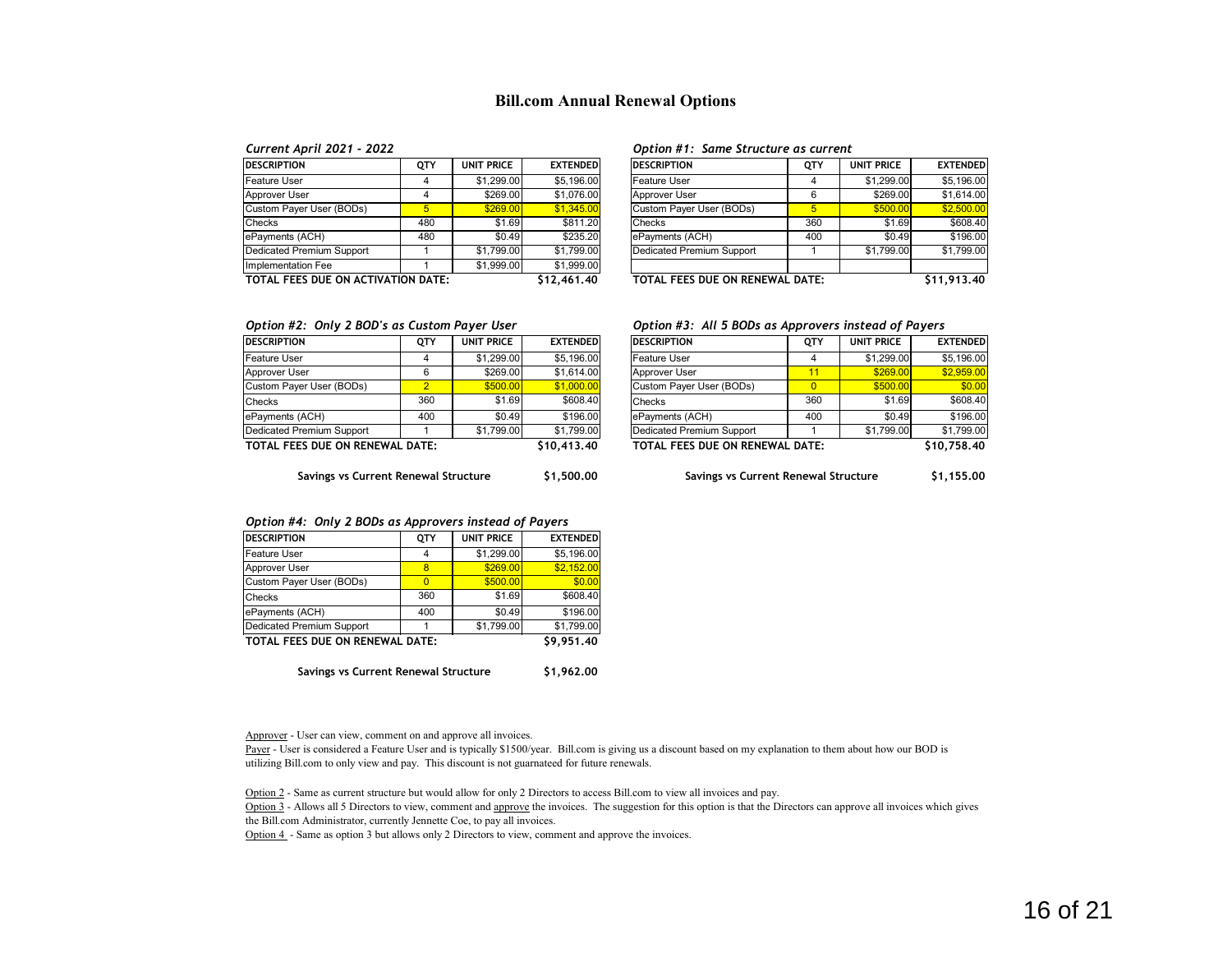| <b>First Name</b>   | <b>Last Name</b>  | Role               | <b>User Type</b>      | <b>Last Login Date</b> | Active? |
|---------------------|-------------------|--------------------|-----------------------|------------------------|---------|
| Jennette            | <u>Coe</u>        | Administrator      | Feature               | 3/31/2022 9:27         | Active  |
| Carrie              | <b>Billingsly</b> | AP Accountant      | Feature               | 3/31/2022 11:17        | Active  |
| <b>Aleks</b>        | <b>Myszkowski</b> | Approver           | Approver              | 3/31/2022 9:56         | Active  |
| <b>Braden</b>       | <b>McCrory</b>    | Approver           | Approver              | 3/30/2022 17:57        | Active  |
| Eileen              | Krauth            | Approver           | Approver              | 3/29/2022 9:28         | Active  |
| <u>Jim</u>          | Nikkel            | Approver           | Approver              | 3/31/2022 7:05         | Active  |
| Ryan                | Kozlowski         | Approver           | Approver              | 3/31/2022 10:19        | Active  |
| Tobi                | <b>Bagley</b>     | Approver           | Approver              | 3/31/2022 8:44         | Active  |
| <b>Debra</b>        | Williams          | Clerk - Karrie/Deb | Feature               | 3/31/2022 11:17        | Active  |
| Karrie              | Dean              | Clerk - Karrie/Deb | Feature               | 3/31/2022 11:34        | Active  |
| <b>Bill</b>         | Gessner           | Payer              | <b>Custom Payer</b>   | 5/4/2021 9:14          | Active  |
| <b>MILTON</b>       | <b>GABRIELSKI</b> | Payer              | <b>Custom Payer</b>   | 3/23/2022 11:25        | Active  |
| <b>Mike</b>         | <b>Fenton</b>     | Payer              | <b>Custom Payer</b>   | 5/9/2021 20:37         | Active  |
| Thomas              | Sauer             | Payer              | <b>Custom Payer</b>   | 3/2/2022 12:15         | Active  |
| Wayne               | Reorda            | Payer              | <b>Custom Payer</b>   | 3/23/2022 12:17        | Active  |
|                     |                   |                    |                       |                        |         |
|                     |                   |                    |                       |                        |         |
|                     |                   |                    | Approvers             | 6                      |         |
|                     |                   |                    | <b>Feature Users</b>  | 4                      |         |
|                     |                   |                    | <b>Customer Payer</b> | 5                      |         |
|                     |                   |                    |                       |                        |         |
|                     |                   |                    |                       |                        |         |
| Report date 3/31/22 |                   |                    |                       |                        |         |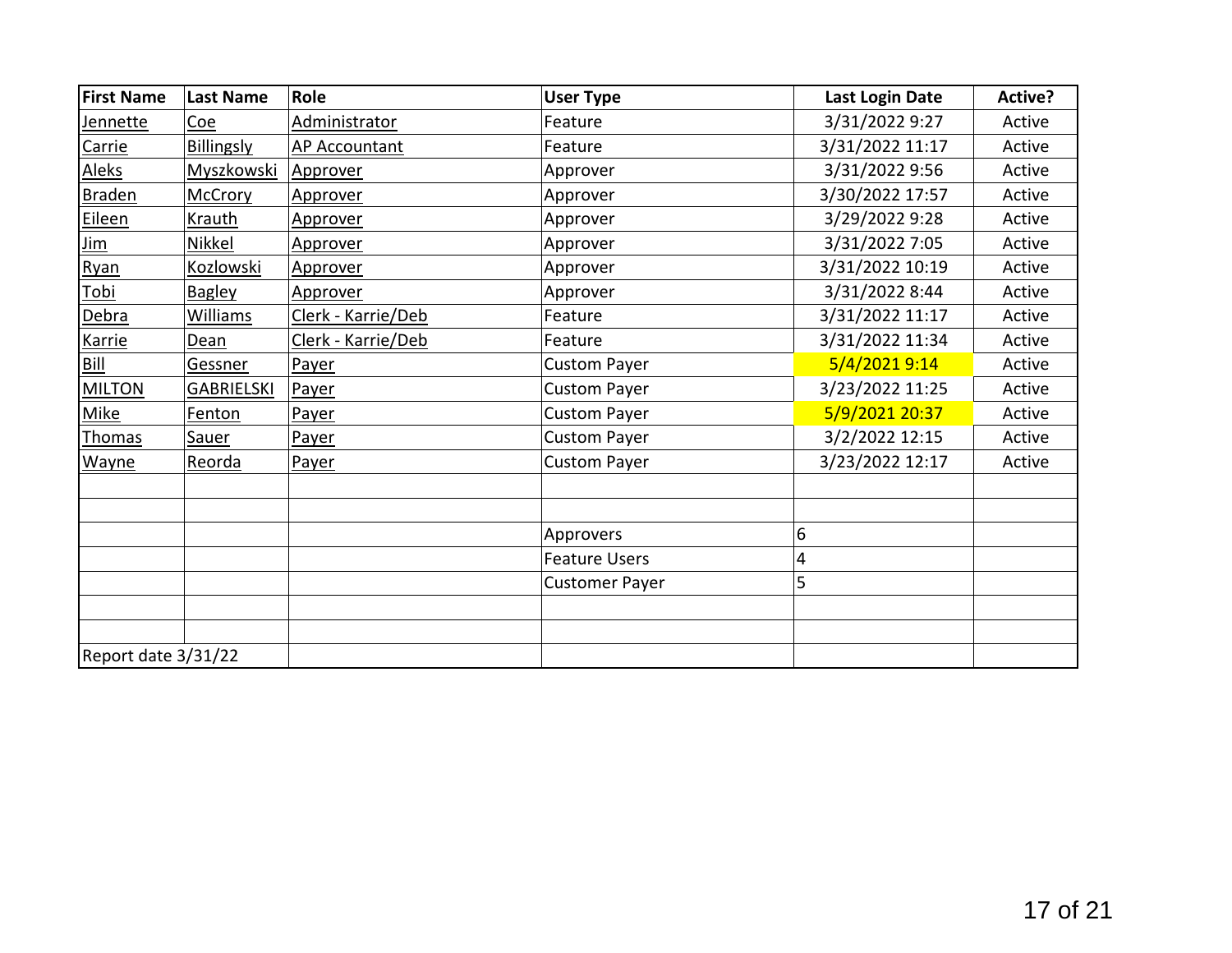

# **bill.com**

| Quote Name:                     | Meridian Service - Renewal - Megan Mayer - 2022-04-01 |
|---------------------------------|-------------------------------------------------------|
| Company Name:                   | Meridian Service                                      |
| Subscription Term (in months):  | 12                                                    |
| <b>Quote Expiration Date:</b>   | 4/6/2022                                              |
| <b>Service Activation Date:</b> | 4/12/2022                                             |
| Service End Date:               | 4/11/2023                                             |

*Users*

| <b>DESCRIPTION</b>  | <b>QTY</b> | <b>UNIT</b><br><b>PRICE</b> | <b>DISCOUNT</b> | <b>EXTENDED</b> |
|---------------------|------------|-----------------------------|-----------------|-----------------|
| <b>Feature User</b> | 4          | \$1,425.00                  | \$504.00        | \$5,196.00      |
| Approver User       | ь          | \$295.00                    | \$156.00        | \$1,614.00      |
| <b>Custom User</b>  | ა          | \$1,425.00                  | \$4,625.00      | \$2,500.00      |

## *Transactions*

| <b>DESCRIPTION</b>               | <b>QTY</b> | <b>UNIT</b><br><b>PRICE</b> | <b>DISCOUNT</b> | <b>EXTENDED</b> |
|----------------------------------|------------|-----------------------------|-----------------|-----------------|
| Checks                           | 360        | \$1.69                      | \$0.00          | \$608.40        |
| ePayments (ACH - AP)             | 400        | \$0.49                      | \$0.00          | \$196.00        |
| <b>Dedicated Premium Support</b> |            | \$1,799.00                  | \$0.00          | \$1,799.00      |

## Sales Tax Amount:  $\text{So.00}$ **TOTAL FEES DUE AT SIGNING: \$11,913.40**

#### **Subscription Details:**

\*\* Contract Value is paid in full due at signing date

\*\* Additional users and transaction overages will be billed on a supplemental contract at the same rate per unit as this contract which include:

| <b>Feature User</b> | \$1.299.00 |  |  |
|---------------------|------------|--|--|
| Approver User       | \$269.00   |  |  |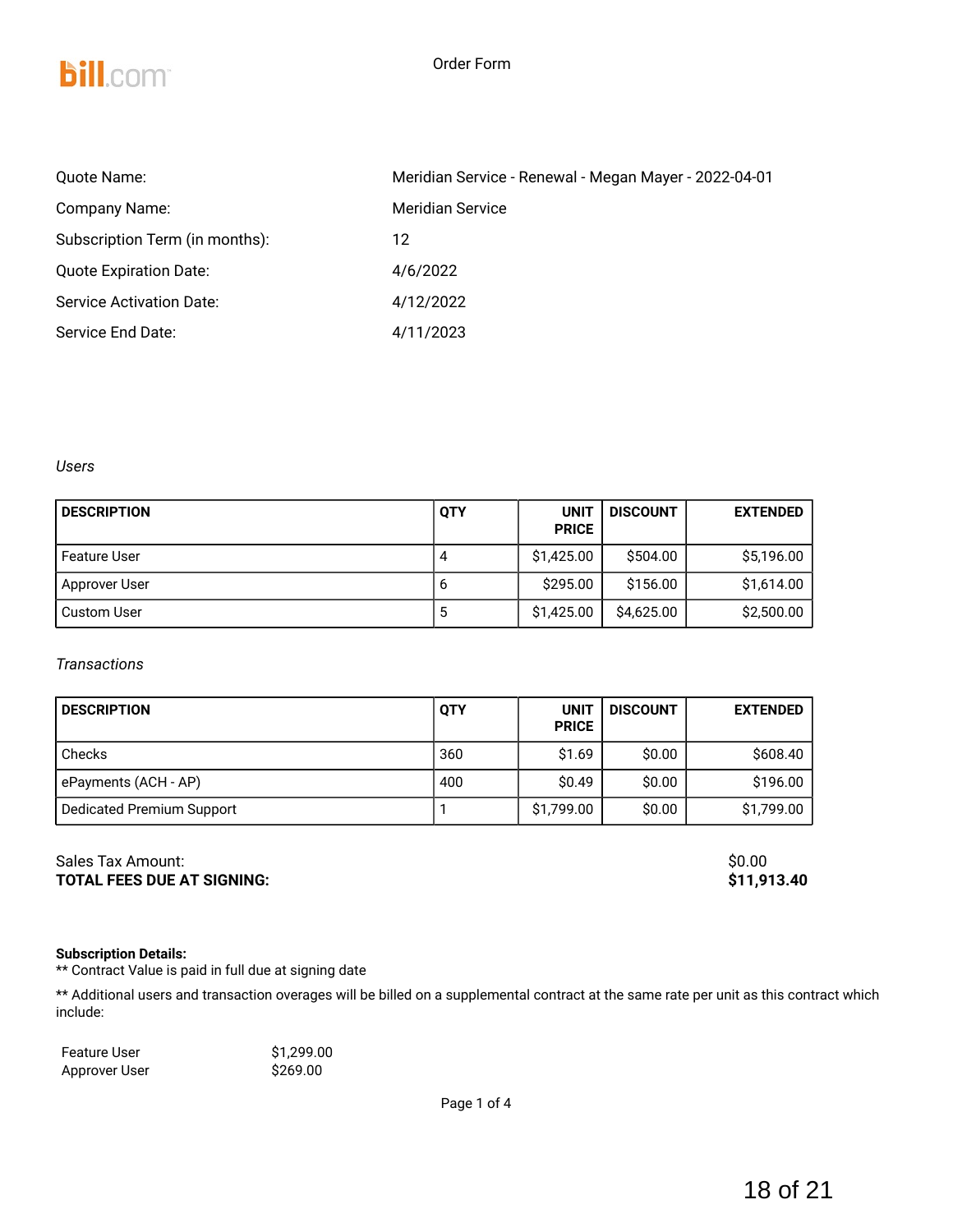| <b>Custom User</b>               | \$500.00   |
|----------------------------------|------------|
| Checks                           | \$1.69     |
| ePayments (ACH - AP)             | \$0.49     |
| <b>Dedicated Premium Support</b> | \$1,799.00 |

\*\* All other transactions & services incurred during the contract term will be billed via the payment method listed on the account per Schedule 1.

### Billing Information

| Payment Method: |                           |        |    |           |            |
|-----------------|---------------------------|--------|----|-----------|------------|
| Name:           | <b>Meridian Service</b>   |        |    |           |            |
| Phone:          | 7194956567 x110           |        |    |           |            |
| Email:          | j.coe@meridianservice.org |        |    |           |            |
| Street Address: | 11886 STAPLETON DR        |        |    |           |            |
| City:           | <b>FALCON</b>             | State: | CO | Zip Code: | 80831-8438 |

This order form ("**Order**") is entered by and between Bill.com, LLC, a Delaware limited liability company located at 6220 America Center Drive, Suite 100 San Jose, CA 95002 ("**Bill.com**") and the customer listed above ("**Customer**"). This Order is subject to and incorporates by reference the terms of the Bill.com Terms of Service (available at (https://www.bill.com/legal/terms-of-service), as modified from time to time in accordance with its terms or upon written agreement of the parties.

Notwithstanding expiry or termination of the Terms of Service, the subscription term begins on the Services Activation Date and continues for the Subscription Term listed above. Transaction overages and additional subscription accounts or users added or used during the Subscription Term will be billed at the then-current prices charged generally by Bill.com for such services. Customer will be billed for these overages, in arrears, via the payment method specified above. If user volume is expected to exceed pre-purchased amounts, please reach out to Customer Success (CustomerSuccess@hq.bill.com).

This Order is effective as of the date signed by Customer and thereafter constitutes a non-cancelable purchase commitment. In the event that Customer pays in advance for services, the Customer is required to have an account in good standing with Bill.com in order to utilize such services. Any unused services will expire on the Services End Date and will not be carried over to any subsequent **renewal order.**

In the event of any conflict between the terms of this Order and the Bill.com Terms of Service, this Order shall control.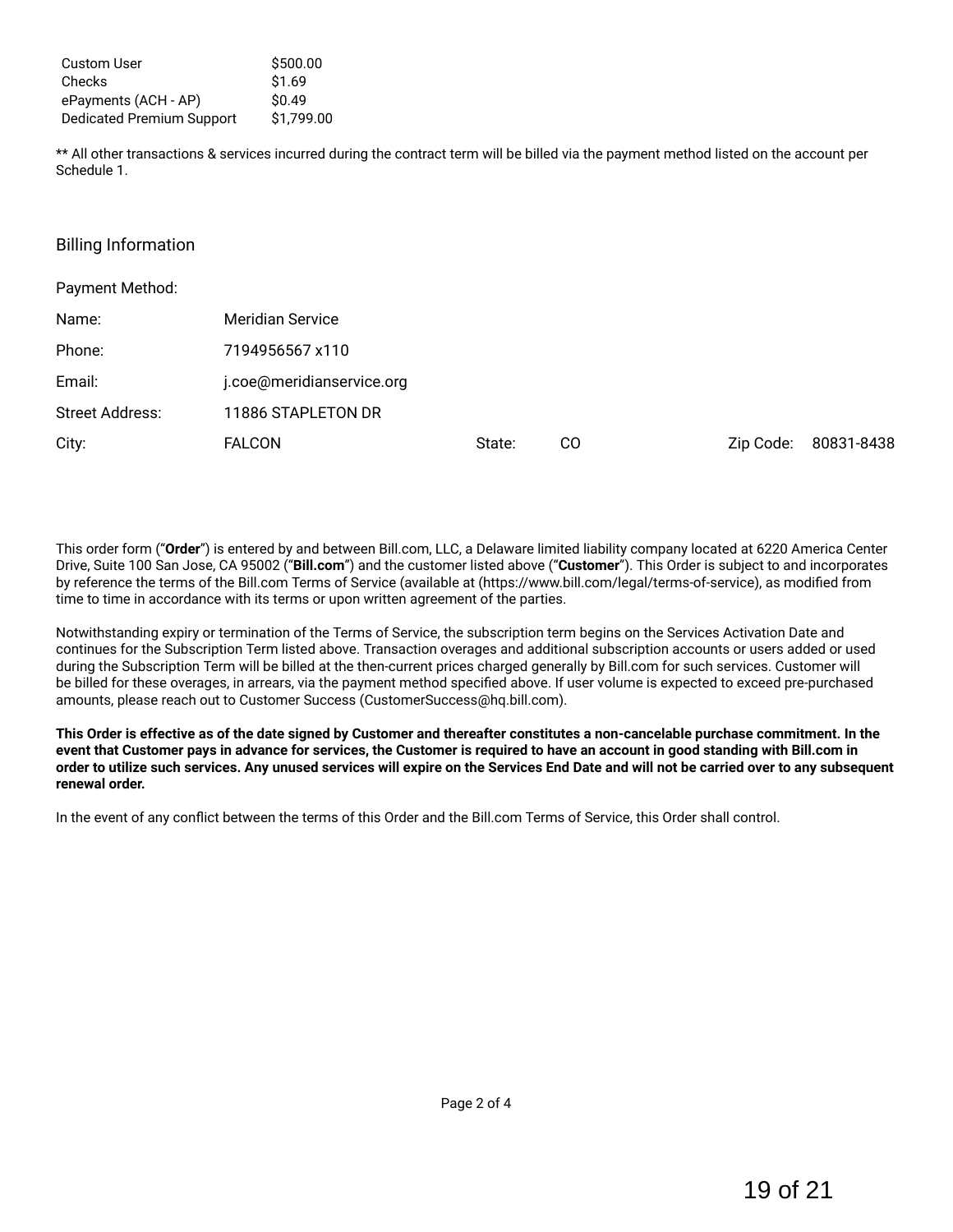In witness whereof, the parties have caused this Order to be signed by their duly authorized representatives.

| Signature:    | Signature:<br>DocuSigned by:<br>Clins Turley<br>-0F7863121FB2434 |
|---------------|------------------------------------------------------------------|
| Printed Name: | <b>Chris Turley</b><br><b>Printed Name:</b>                      |
| Title:        | Senior Director, Sales Operations<br>Title:                      |
| Company:      | Bill.com                                                         |
| Date Signed:  | 4/1/2022<br>Date Signed:                                         |